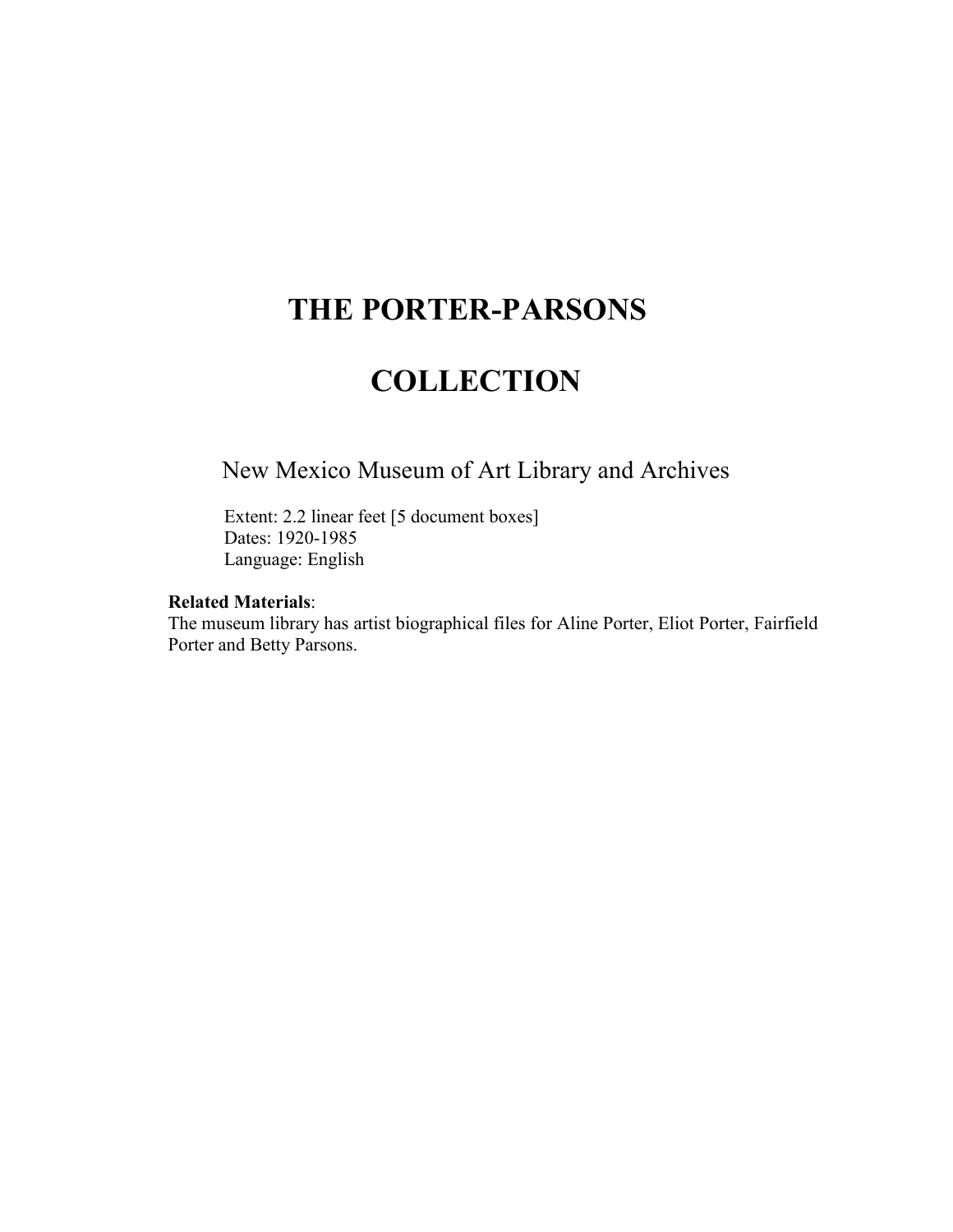#### **Contents**

Prologue

Section I- Eliot Porter

- **A.** Biographical Studies, Three Porters and Betty Parsons
- **B.** Announcements, Catalogs, Clippings: EP
- **C.** Bibliography by Eliot Porter
- **D.** Eliot Porter Scrapbook

Section II - Aline Kilham Porter

- **A.** Announcements and Catalogs
- **B.** Photographs
- **C.** Newspaper Clippings
- **D.** Dolls' Houses

Section III - Fairfield Porter

- **A.** Gallery Notices
- **B.** Photographs
- **C.** Letters and Notes
- **D.** Clippings, Tear Sheets, etc.

#### Section IV - Betty Pierson Parsons

Introductory Comments

- **A.** Gallery Notices
- **B.** Articles on Betty Pierson Parsons
- **C.** Photographs
- **D.** Postcards
- **E.** Newspaper Clippings
- **F.** Odds and Ends

Section V - Miscellaneous Items

Section VI – Correspondence Aline to Eliot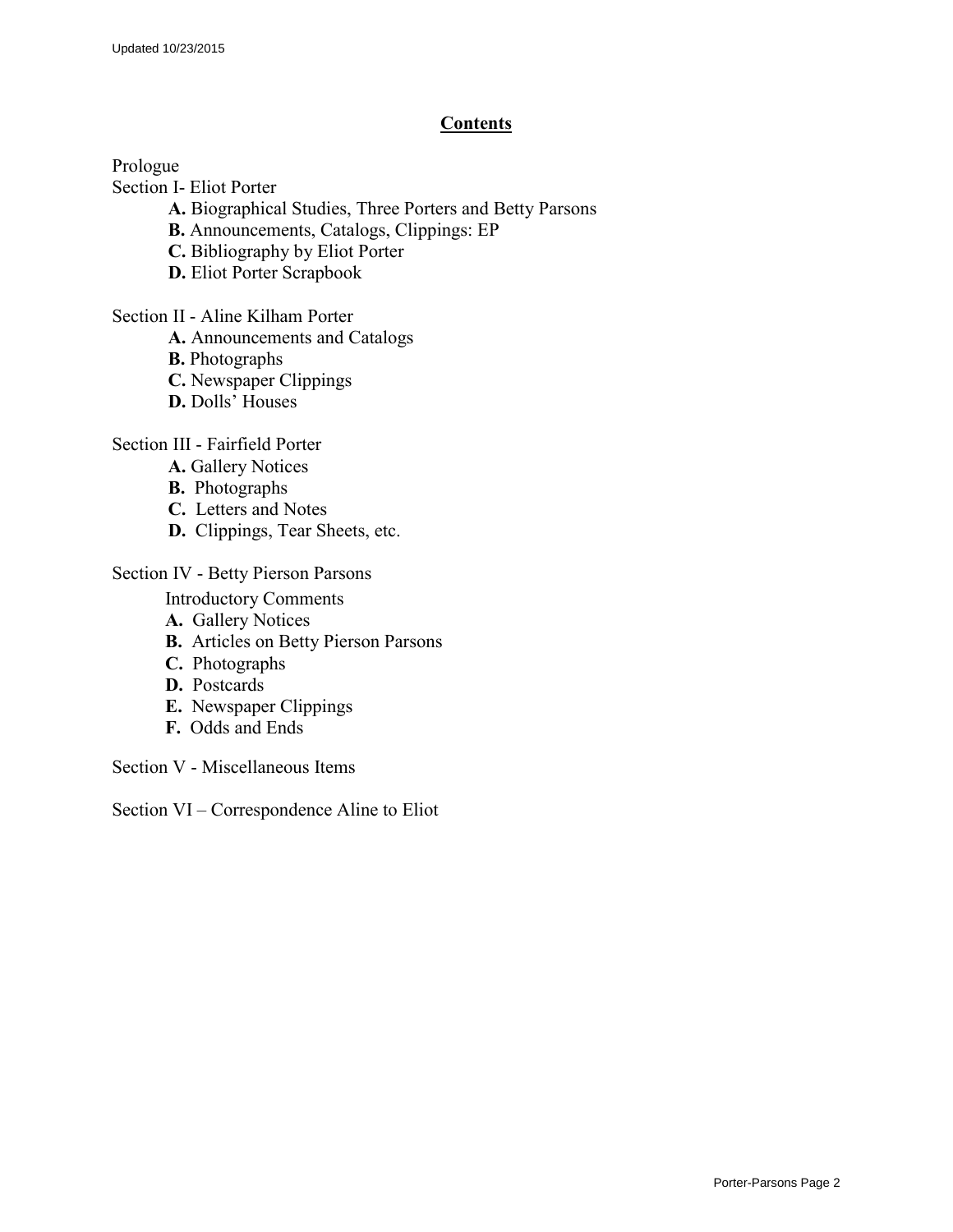#### Prologue

The material in this Collection concerns members of the Porter family, and Betty Parsons as well. There were four Porters, each of whom at first blush seemed quite independent of the others in terms of their art. In reality all four had a common denominator. They were votaries of art in all its forms.

- Fairfield Porter [FP] was a painter.
- Eliot Porter [EP], his brother, became a preëminent nature photographer.
- Aline Porter, née Kilham [AP], Eliot's wife, was also a painter, but in addition, made boxes containing art objects made or assembled by her.
- Stephen Porter was the son of Aline and Eliot Porter, and became a sculptor and artist.

All four were deeply attracted — and attached — to nature. It became the common thread of their personal and artistic lives. Eliot's and Fairfield's father, Philip Porter, in 1911, purchased what became known in the family as "the island": Great Spruce Head Island off the coast of Maine in Penobscot Bay. Throughout their lives the four Porters returned to it: indeed Fairfield spent his summers there throughout his life, Aline and Eliot built a house there; and Stephen had his own house on the island. He contracted a short marriage to Katherine Pavlis.

Detailed sketches of the Porters and their art are to be found in a brochure entitled THE PORTER FAMILY, by Philip Ferrato, The Parrish Art Museum, Southampton, NY. 1980, and in a newspaper article by Karen Evans, Special to The Boston Globe, December 12, 1984.

Betty Pierson - Parsons [BP] was the second daughter of three born to Suzanne Miles and J. Fred Pierson Jr., and was born in New York City on January 31, 1900. She was a renowned art dealer, artist, and owner of the Betty Parsons Gallery which opened at 15 East Fifty-Seventh Street in New York City in September 1946. She was an intimate friend of the Porters, and exhibited their works quite frequently in her gallery. Her only marriage to Schuyler Livingston Parsons ended in divorce. Betty Parsons suffered a massive stroke and died at the age of 82 in the year 1982. She had no immediate survivors.

These collections were organized into the following Parts :

Section I. Eliot Porter Section II. Aline Porter Section III. Fairfield Porter Section IV. Betty Pierson-Parsons Section V Miscellaneous Section VI Correspondence from Aline to Eliot Porter

Section VI was given to the New Mexico Museum of Art in 2003 by Patrick Porter.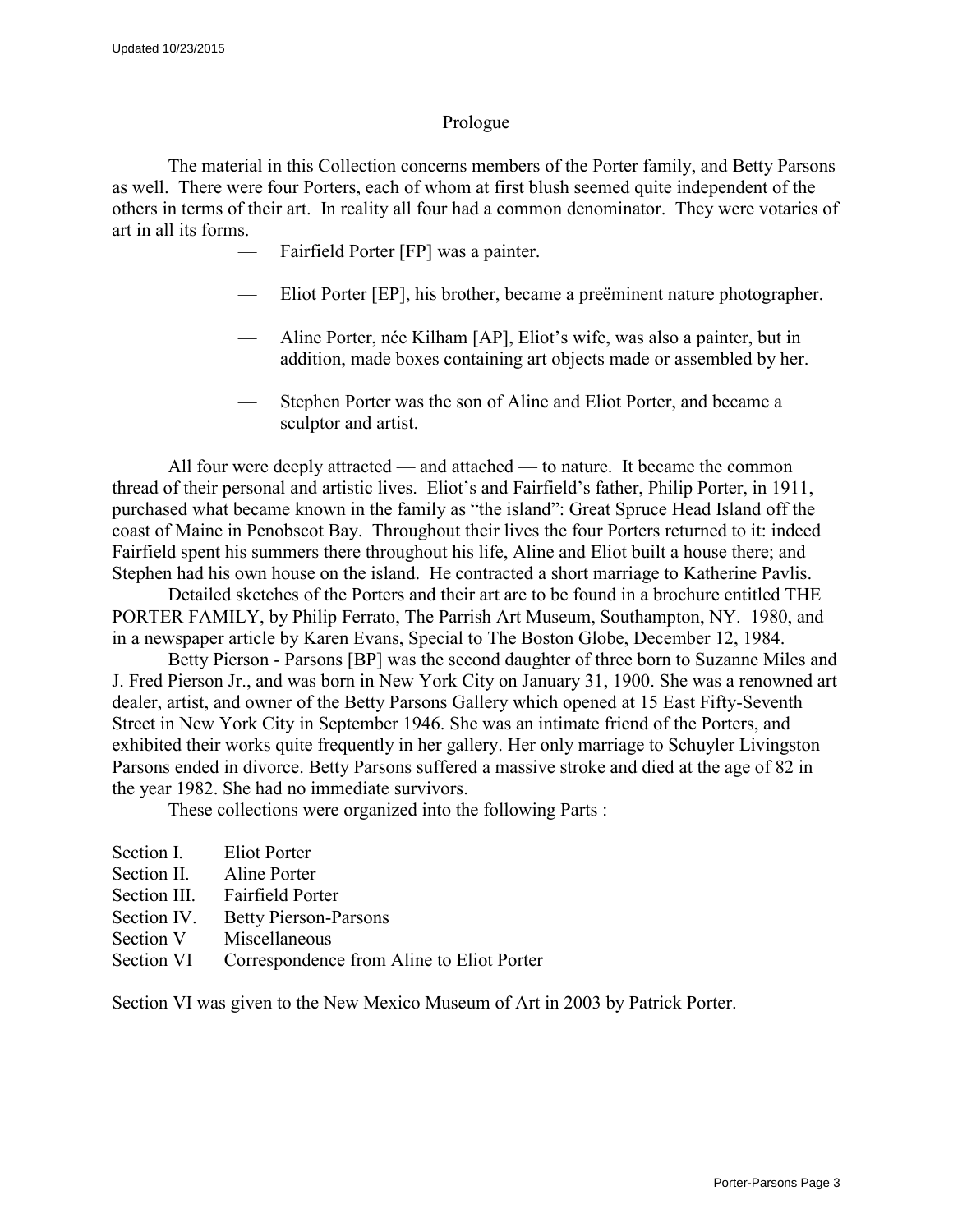# **SECTION I : ELIOT PORTER**

## Box 53 **A. Biographical Studies, the Four Porters and Betty Parsons**

- **1.** Booklet. The Porter Family, by Philip Ferrato, Guest Curator, The Parrish Art Museum. Southampton, New York. 1980. Published as catalog for exhibition of the works of the Porters (Eliot, Aline, Fairfield, Stephen), May 18 — July 13, 1980. Contains chronological outlines of the four Porters, including lists of main exhibitions, and illustrations of their works. Catalog of exhibit works at back pages. Cover illustration a color reproduction of *Blue Landscape* by FB. 1974.
- **2.** Newspaper clipping. The Boston Globe. December 12, 1984. Article. Eliot Porter at 83. By Karen Evans.

Described as "the father of American color photography." Refers to his exhibitions and his books. Biographical review.

#### **3.** Photographs of EP.

| $7 - 8 \times 10$ . | By Robert Nugent, Santa Fe. 1974. Black and white.                           |
|---------------------|------------------------------------------------------------------------------|
|                     | Head and shoulders turned to left. Indoors.                                  |
| $2 - 8 \times 10$ . | By Robert Nugent. 1974. Black and white.                                     |
|                     | $\frac{3}{4}$ image facing camera. Indoors.                                  |
| $1 - 8 \times 10$ . | By Todd Webb, Santa Fe. N.d. [earlier?] Black and white.                     |
|                     | Head and shoulders turned to left. Outdoors.                                 |
|                     | $1 - 7\frac{1}{2} \times 9\frac{1}{2}$ . By Bob Nugent. N.d. [c.1974] Color. |
|                     | Head and shoulders against tree trunk.                                       |

Additional EP photos, found in FP papers, now in Section III, Part B, Folders  $8 - 9$ , infra.

#### **B. Announcements, Catalogs, Clippings: EP**

**4.** Announcement. The Centerline, Santa Fe. A general store. Exhibition, August 1 – September 8, 1959.

Works of EP under title, The Seasons, a photographic essay.

- **5.** Letter announcement. Sierra Club, Mills Tower, San Francisco. Oct. 19, 1962. Invitation to reception honoring Dr. and Mrs. [Aline] Porter on publication of *In Wilderness Is The Preservation of the World,* a Sierra Club publication.
- **6.** Announcement. Neikrug Galleries, NY, NY. EP exhibition, Oct. 2 – Oct. 25, 1971 comments by EP and Joseph Wood Krutch. Note by EP in ink "AD for HORWITCH SHOW."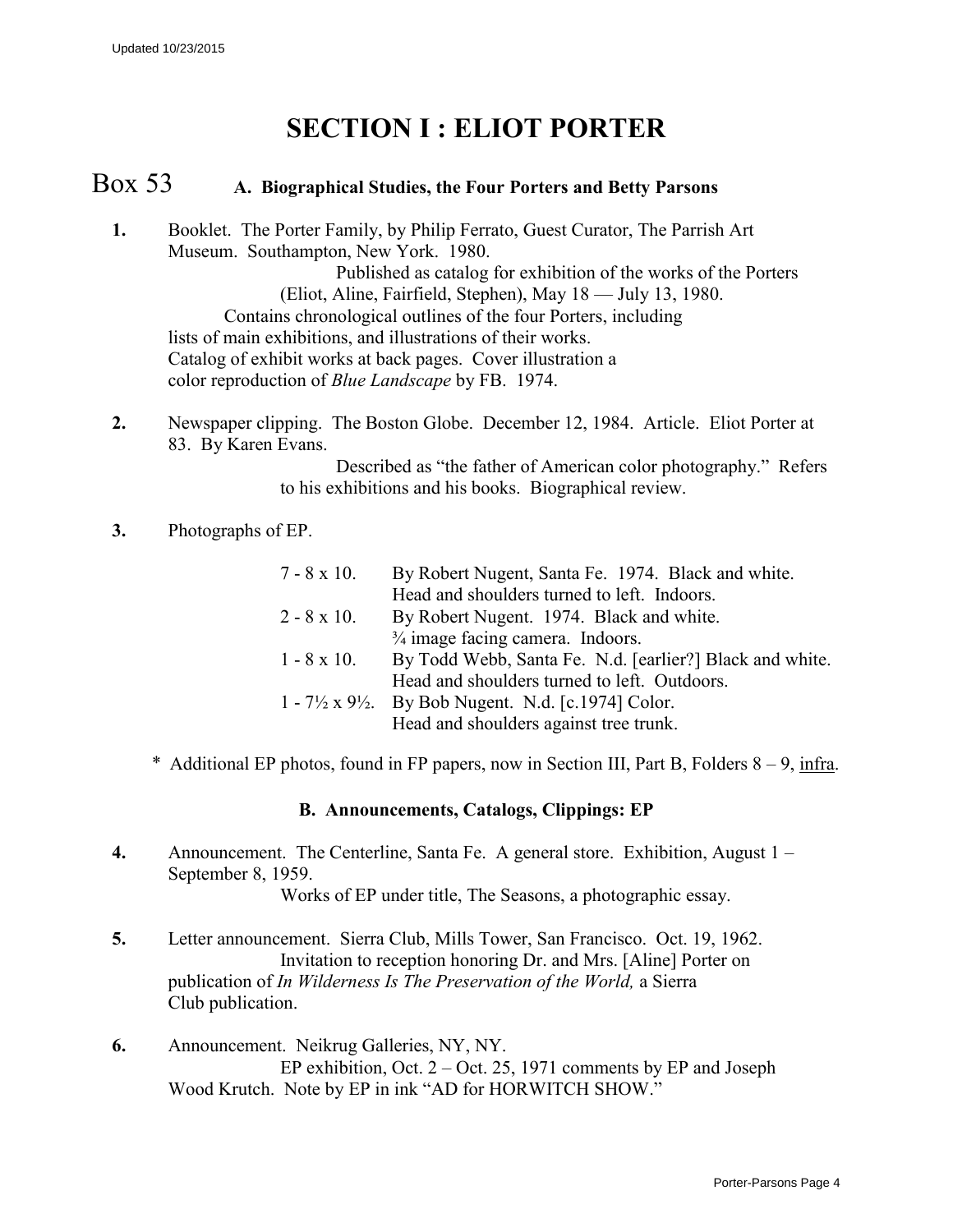**6A.** Announcement. Leaflet. The St. John's Gallery. EP and AP. December 4 – 31, 1971. 275th Anniversary Exhibition.

Dual exhibit:

Paintings by AP (15). Titles and prices. Photographs by EP(36). Titles from Greece and Asia Minor. Personal Statements by AP and EP. Photographs on cover of AP and EP.

- **7.** Announcement. EP Retrospective. March 20 April 15, 1973. UNM Art Museum. Biographical sketch of EP books and career. Definitive lists of books and photographs by area. Cover: EP photo, woods. Black and white.
- **8.** Announcement. Retrospective of EP Photographs. May 8 June 9, 1974. Municipal Art Gallery, Los Angles, CA.
- **9.** Announcement. EP exhibition of color photographs by EP. Africa, Antarctica, Iceland. January 26 — March 10, 1979. Susan Spiritus Gallery, Newport Beach, CA.
- **10.** Announcement. *EP: Intimate Landscapes.* November 14, 1979 January 20, 1980. Metropolitan Museum of Art.
- **11.** Announcement. *EP: Wildlife.* At Daniel Wolf, Inc., NY, NY. November 17 December 29, 1979. Also announces first publication of *EP: Intimate Landscapes,* a portfolio (limited to 250 sets) of ten signed dye - transfer prints from Metropolitan Museum current exhibition. Price of portfolio. \$1,750.
- **12.** Announcement. Color photographs by Marie Cosindas and EP. Art Institute of Chicago. March 15 — May 14, 1980.
- **13.** Announcement. New Mexican for Tom Udall. Drawing for limited edition EP photographs (100), *Sunflowers. Chama.* February 25, 1982. To raise funds for Tom Udall for Congress. Attached: color photo, 4 x 5. Black and white copy reproduced in Announcement.
- **14.** Announcement card. EP color photographs of China. Daniel Wolf, Inc., NY, NY. November 1 — December 3, 1983.
- **15.** Announcement card. The Southwest. Black and white photographs by EP. The Scheinbaum and Russek Gallery of Photography, Santa Fe. June 29 — August 10, 1985.

Photograph of skeletal head of animal, by EP reproduced on card.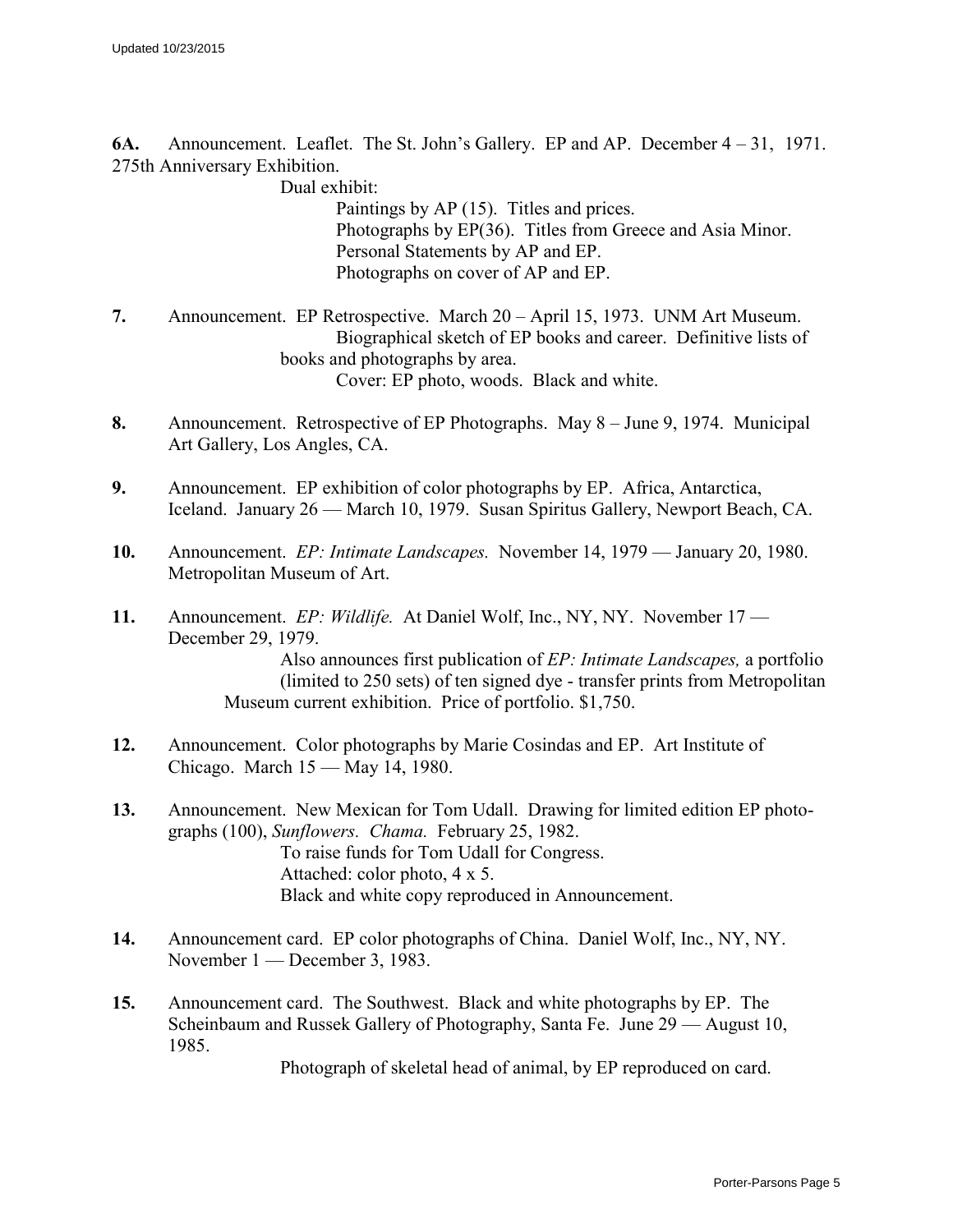**16.** Leaflet. New Mexico Council on Photograph sponsoring *Santa Fe Photography Adventure.* August 4, 1985. Various artists, including EP. Cover: reproduction of EP photo of Church entrance.

#### **17.** No dates.

- Announcement. Photography by EP. Roswell Museum and Art Center. Roswell, NM November 28 — January 6. Cover: EP photo of woods [vide Folder 7, supra]. Inside left: photo of EP, informal. Inside right: Biography, done categorically.
- Announcement. EP Photographs. Zoller Gallery, Visual Arts Building. March 13 — 22.
- Announcement card. EP and Paul Caponigro. Maine/New Mexico. Scheinbaum and Russek Gallery. April 5 — May 8.

**18.** Newspaper Clippings.

#### **C. Bibliography by EP**

This material is from a loose-leaf binder in the order listed below as kept by EP. In reality it is a diary rather than a bibliography, as he called it, which records his artistic achievements in the field of photography in meticulous detail. All the pages are typewritten.

The material falls into — and is presented in — the following categories.

| Folders $27 - 29$ : | EP exhibitions.                                 |
|---------------------|-------------------------------------------------|
| Folder 30:          | Books and articles by EP.                       |
| Folder 31:          | Books and articles containing EP illustrations. |
| Folder 32:          | Books and articles about EP.                    |
| Folder 33:          | EP awards and honors.                           |

Each category contains too many items to allow for enumeration in these pages. They span over 40 years. But to read the entries thus made by EP is to relive the days of his years.

Supplemental material (viz. books and brochures) is to be found in the Photography Section of the museum library.

\* \* \*

**19–21.** EP exhibitions.

These 129 sheets run in chronological order (as prepared by EP) from 1936 to 1979. Each page lists the show; the gallery or other place of exhibition (e.g. The Boston Symphony Hall); the period of the show; the kind of material displayed; and a synopsis of additional pertinent facts.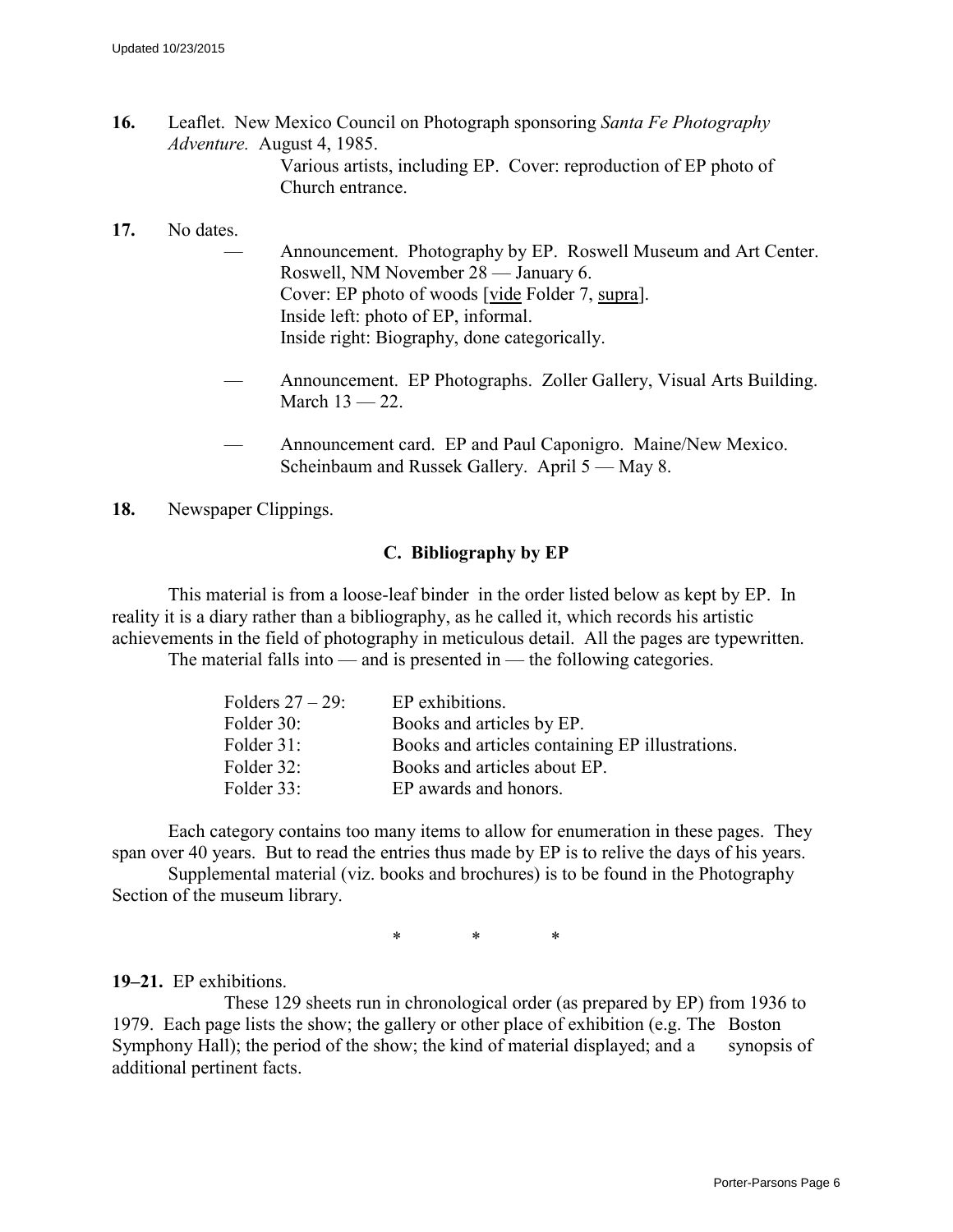**22.** Books and articles by EP, each page headed: "By Porter."

These 62 sheets, all in chronological order from 1939 to 1978, describe the publication; the topic; the photographs used; and a synopsis of additional pertinent facts.

**23.** Books and articles containing EP illustrations.

These 53 sheets, all in chronological order from 1937 to 1979, list each publication containing EP Photographs; a description of the photographs; the book or article by title and author; and a synopsis of additional pertinent facts.

**24.** Books and articles about EP.

These 22 sheets, running from 1946 to 1978, list titles and authors of books and other publications devoted to the work of EP, and contain additional pertinent information.

**25.** EP awards and honors.

These 23 sheets ranging from 1941 to 1977 list all awards given to EP for his achievements during his career as a photographer.

#### **D. EP scrapbook**

**26-27.** These pages, as in the case of EP's Bibliography, supra, have been removed from a loose leaf binder, but kept in the chronological order found. They span the period 1936 – 1944.

The scrapbook is not in traditional form, which is to say clippings from newspapers and magazines. It contains photocopies of letters, announcements, articles, and some new clippings, totaling approximately 130 sheets.

Of special interest are a group of letters written by Alfred Stieglitz to EP. They are to be found near the beginning of the "scrapbook." The cover sheet, typewritten, contains a caveat:

(For Research Only: No to be used of reproduced without written permission from Eliot Porter.) 4–83

## **SECTION II : ALINE KILHAM PORTER**

#### **A. Announcements and Catalogs**

- **1.** Brochure. 1939 Annual Exhibition of Contemporary American Watercolors. February 22 – March 15. Whitney Museum of American Art. New York. Lists Aline Kilham, two works: *Femina* and *Hen and Chickens* Edward Hopper in same show. Card from the Whitney: Catalog sent with Museum's compliments. Newspaper clippings folded into booklet.
- **2.** Leaflet. August 1959 .... At the Art Gallery [of the Museum of New Mexico]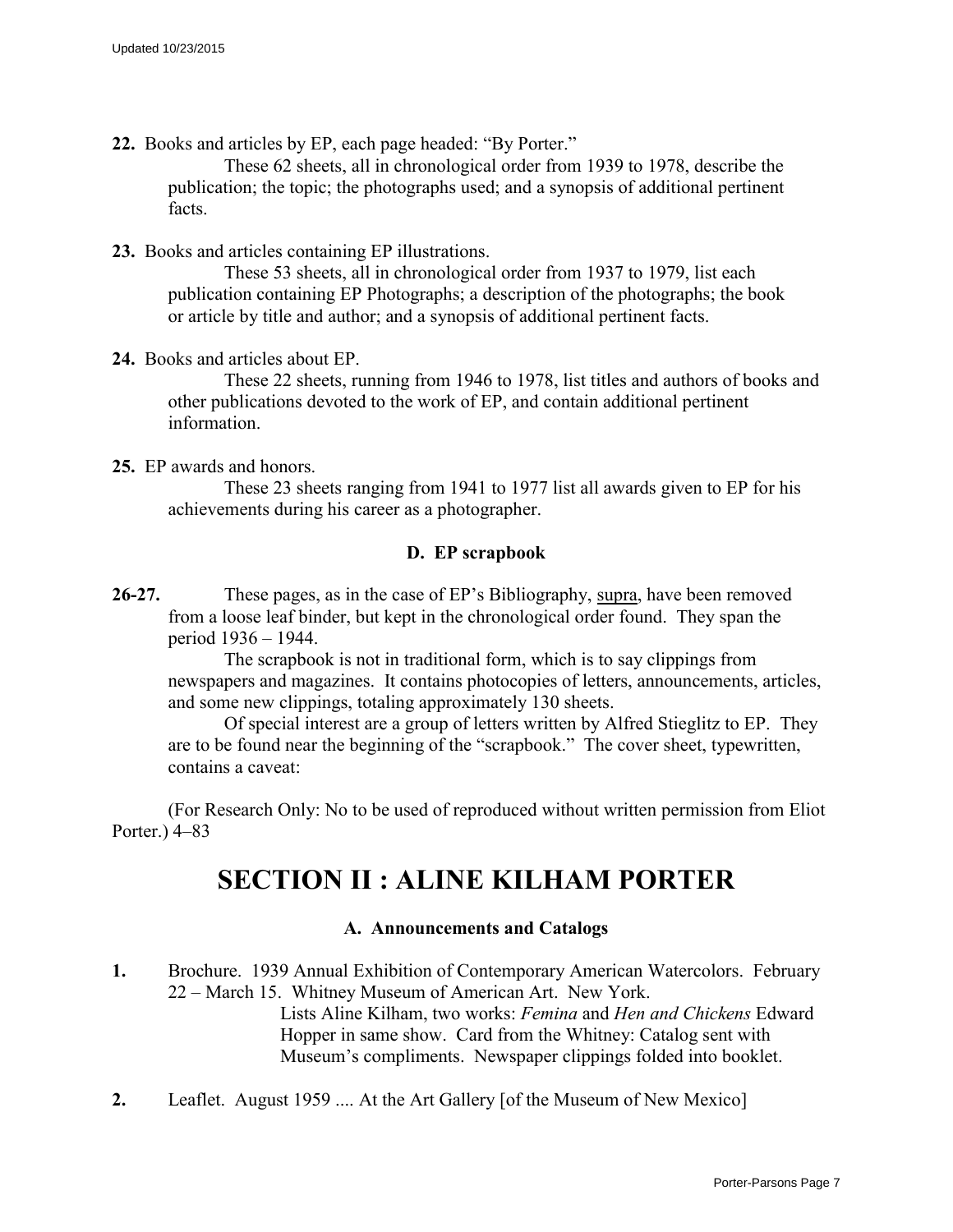Lists various show. Alcove Shows, July 22 – August 13. Includes AP.

- **3.** Announcement card. Opening, The Shop. Eleanor Bedall; The Market. Alice and Allen Parrott. April 30, 1960. Exhibition of paintings by AP.
- **4.** Announcement. Aline Porter Paintings. April 25 May 13, 1961. Betty Parsons Gallery, New York.

Ditto. July 1 – 14, 1961. Same format of card. At The Shop, Eleanor Bedell.

**5.** Announcement card. The Porters. September 26 – October 23, 1964. Manchester Gallery, Taos, New Mexico.

EP – Color photos.  $AP - Oils$ Stephen Porter – Sculpture.

**6.** Leaflet. 275th Anniversary Exhibition. December 4 – 31, 1971. The St. John's Gallery.

Dual show: AP paintings, titles and prices (15). EP photographs, titles (36). Photos of EP and AP, each with a Personal Statement of artistic objectives.

- **7.** Announcement cards. Folded. 6 x 11. AP Recent Paintings. August 29 September 17, 1972. Janus Gallery, Santa Fe.
- **8.** Sheet. Announcement, Fine Arts Museum. Christmas 1973. December 15, 1973 February 1, 1974. Various shows and exhibitions. Includes EP and AP.
- **9.** Announcements card. Folded. Aline Porter. Recent Flower Paintings. October 16 November 3, 1979. Betty Parsons Gallery, New York. Cover: color reproduction of AP watercolor [?] entitled, *Sweet William.* Inside: Betty Parsons quotation: "These flowers so radiant with the passion of the spirit, rise from the canvas like the secrets of Eros."
- **10.** Announcement card. [Same format as card in Folder 7.] N.d. CP Recent Paintings. August 5 – 19, 19— . La Galeria Escondida, Taos, New Mexico.
- **11.** Announcement card. N.d. Aline Kilham. Pastels and Watercolors. March 27 April 8, — . Grace Horne Galleries, Boston. [Probably pre-1950.] Also: Reduced card, 3½ x 4½. Same show.
- **12.** Announcement. On thin silver coated sheet. 4 x 5. Aline Kilhan Invites you to an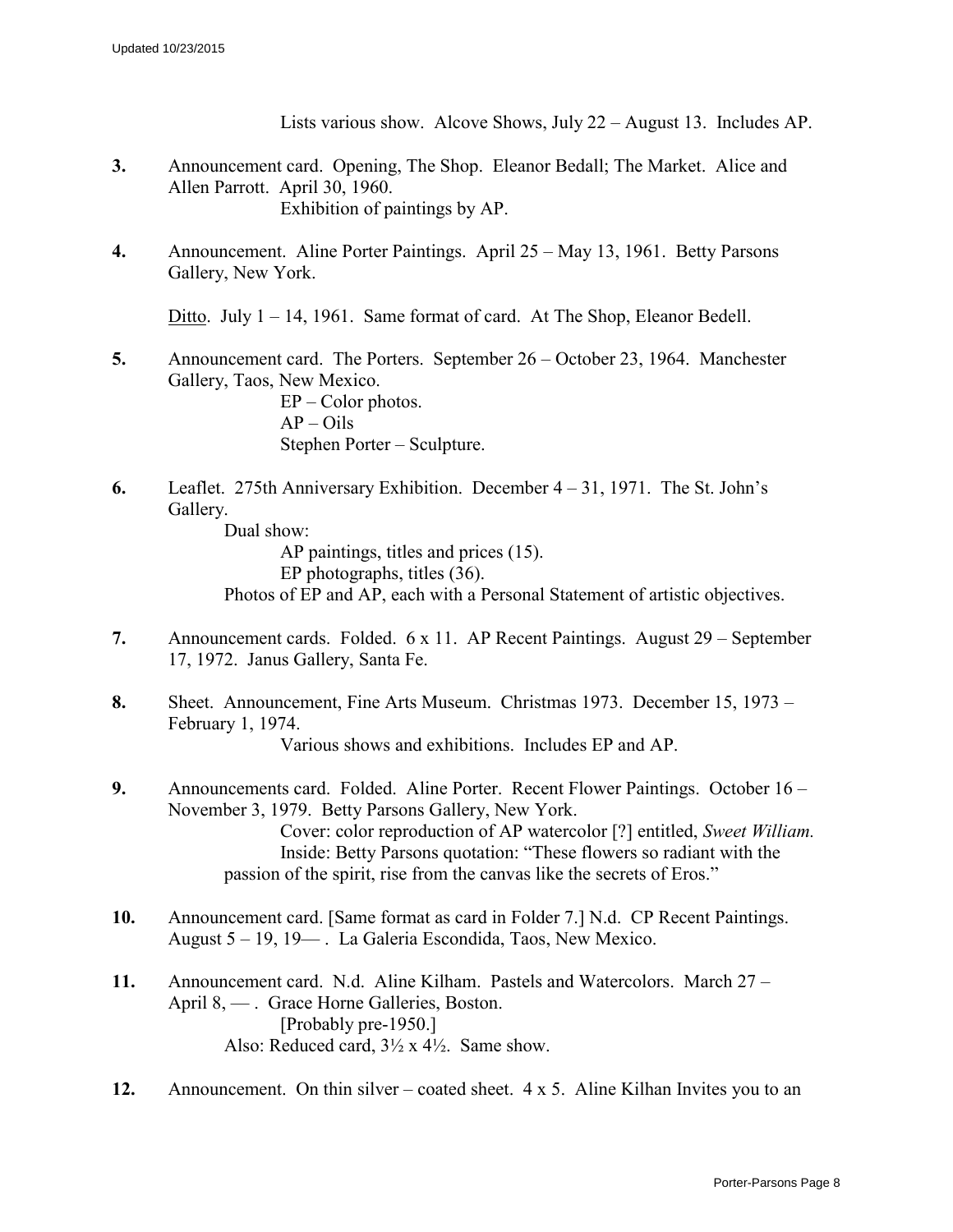Exhibition of Pastels. N.d. January  $23$  – February 7, —. Gallery of the New England society of Contemporary Art, Boston.

[Probably pre -1950.]

Also: on same paper. 4 x 5¼ as folded. N.d. Aline Kilham Pastels. December 14–25, —. Gallery Zero, Boston.

- **13.** Announcement card. N.d. Aline Porter paintings. Art Museum. June 22 July 13, —. Casual sketch on cover. By AP [?].
- **14.** Announcement card. Small. 3¼ x 5½. N.d. Aline Porter. Recent Paintings. Art Museum, Santa Fe. July 22 – August 13, —.

#### **B. Photographs**

With a few exceptions, the photographs in these Folders, all black and white glossies, were taken by an unknown party. All of them, with three exceptions, depict artistic work of AP. It is not unreasonable to ascribe the photography work to either AP or EP. But that can only be a hypothesis. Descriptive comments on a few come from the backs of the pictures. All are  $8 \times 10$ unless otherwise indicated.

- **15.** *Winter Bulbs.* 1976. 7 cc. Original work described as 32 x 22.
- **15A.** *Blue Morning.* 1977. 8 cc. Original work described as 30 x 24.

### Box 54

- **16.** *Euphoria.* 1976. 5 cc. Original work described as 23 x 25.
- **17.** Shelved objects assembled in boxes by AP. Two photographs, each different, 5½ x 7, mounted on cardboard, 8 x 10.
- **18.** Shelved objects assembled in boxes by AP. Two photographs, each different. Unmounted.

One has reverse side comments: Robert Nugent/Photography. The Betty Parsons Gallery. Title: Architecture and Bottles.

**18A.** Shelved balls titled *Homage to Mao Tse-Tung* in boxes by AP. Descriptions on reverse sides. Robert Nugent photographer. 7 cc.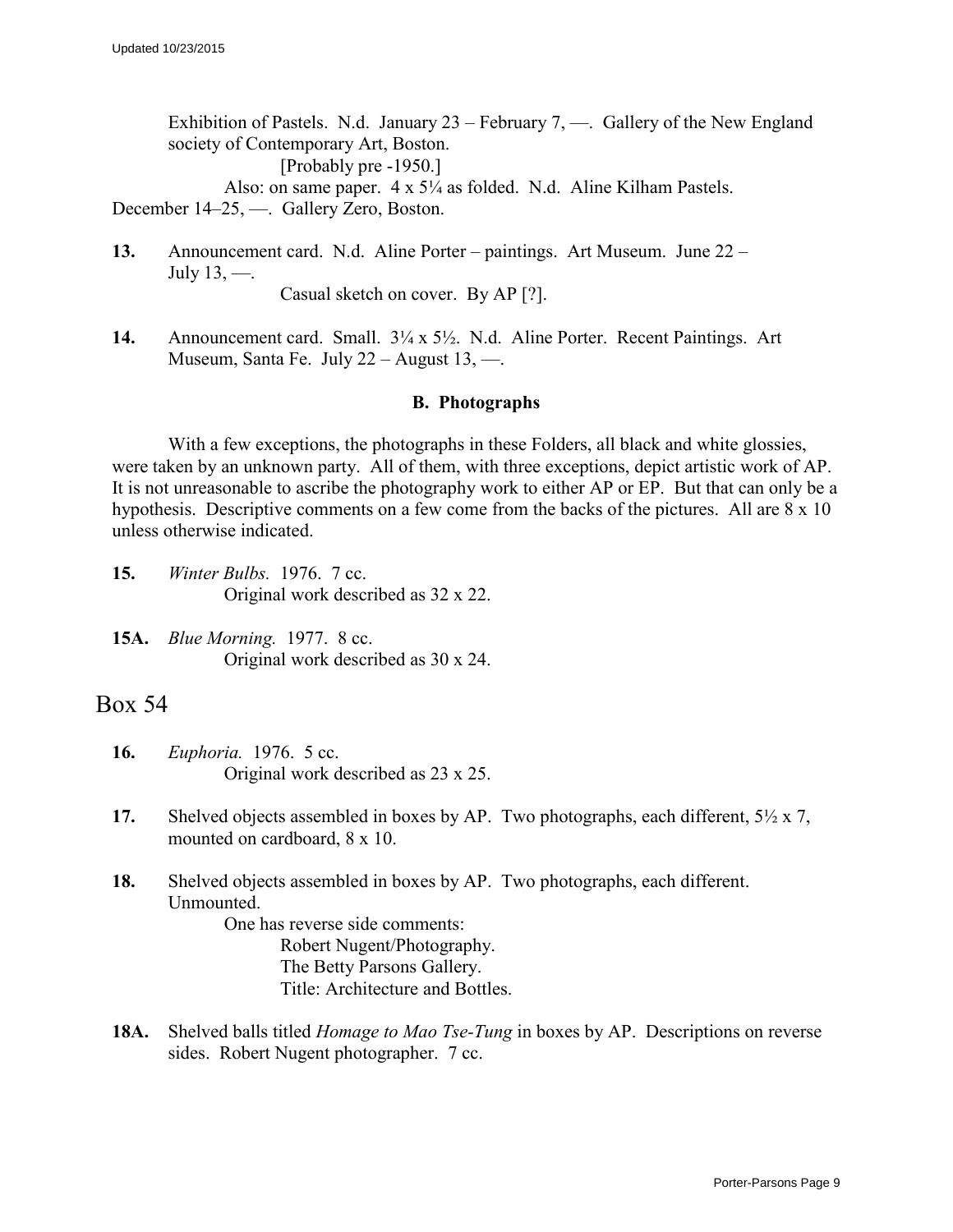- **19.** Interior scenes (3). Credit for photography at foot of the three photographs  $\frac{5}{2} \times 7$ , mounted on cardboard, 8 x 10] by handwritten name: Janet Russek. [May have taken other unidentified pictures.]
- **20.** Photograph of AP. Reverse side: Brittany – 1940s Photo by Etienne Ret.
- **21.** *Island Meadow.* 1977. 4 cc. Reverse side of each print: Tincher Photography Santa Fe.

#### **C. Newspaper Clippings**

These clippings already yellowing with age, report on exhibitions and artistic achievements of AP and, in many instances, of other members of the Porter family. They are assembled in separate decades. No attempt has been made to describe the contents of the various articles, except for unusual items.

**22.** 1920 – 1929.

Only one clipping for this decade, but a most remarkable one: A New Hampshire paper, Carroll County Independent, Sept. 17,1926, Vol. XLIII, No. 5, reports on a house party given by Mr. and Mrs. Walter H. Kilham II, a Boston architect. It reviews the family history, mentioning their children, including AP (née Kilham), many of whom had begun artistic careers.

**23.** 1950 – 1959.

An unidentified clipping reports on "the first New Mexican exhibit" by Tesuque painter AP at MNM Art Gallery. Discloses previous shows at the Grace Horne Gallery in Boston and the Whitney Museum in New York. Dated: June 21, 1953.

- **24.** 1960 1969. Some articles have pictures of AP. N.d.
- **25.** 1970 1976.
- **26.** April/May 1986. Art Talk.

Article entitled Paintings that "Sing" at Munson Gallery. Santa Fe. Show: May  $23 -$  June 3. Photo of AP work, *Blue Morning*. [See B. 15A, supra.]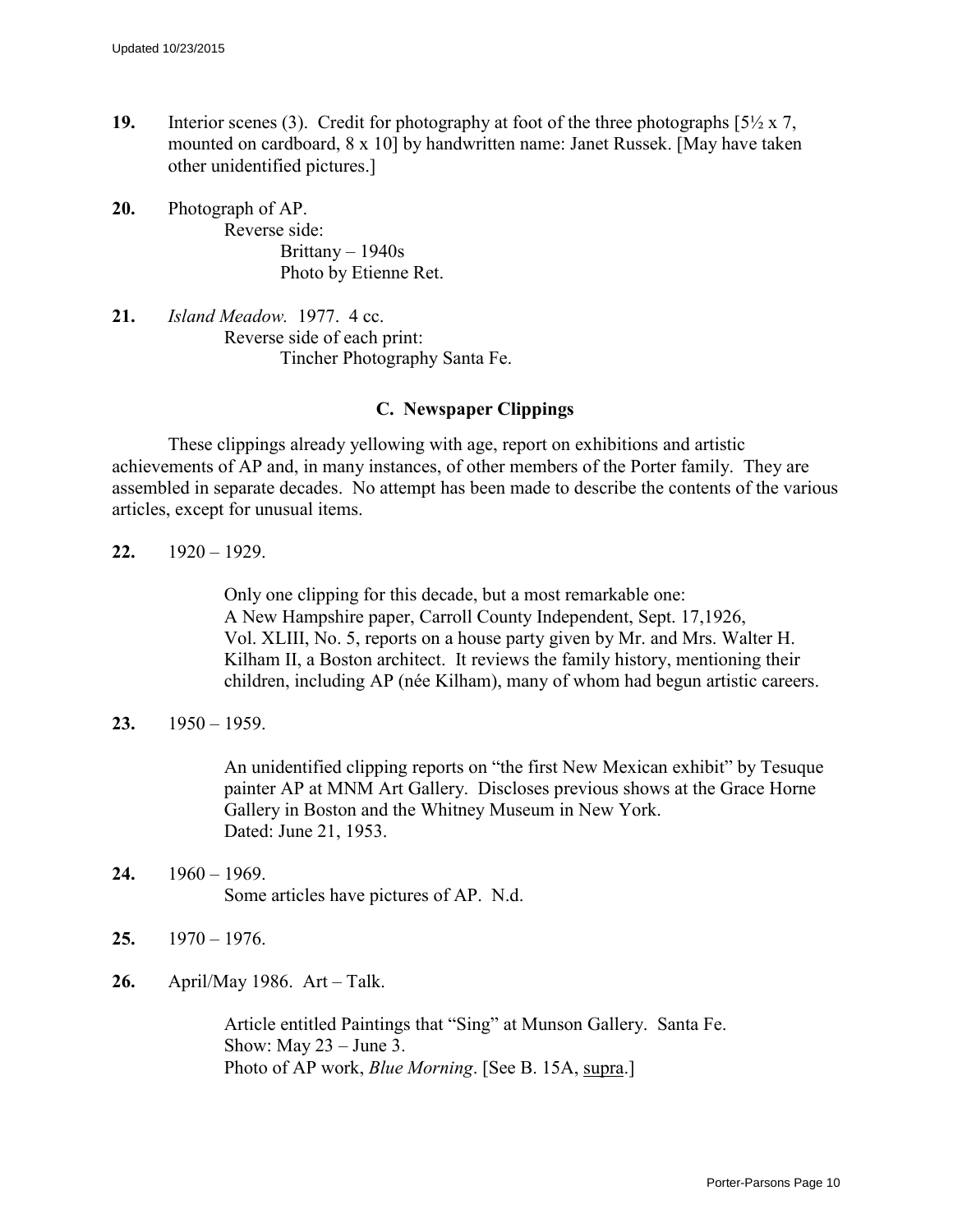**26A.** Undated.

One article has letter of AP to The New Mexican on the " New movement" in the arts. Dated: Dec. 15, — [probably 1950s]. Another shows a pastel by Aline Kilham of Elizabeth Berenson, cousin of Bernard Berenson. N.d.

#### **D. Dolls' Houses**

One of AP's favorite pursuits was purchasing, constructing dolls' houses and furnishing each room with authentic period items. Some of those furnishings were purchased; some were made by her. Almost all the pieces of furniture in her specially made doll's house, donated to the Museum of International Folk Art in Santa Fe, became collectors' items.

\* \* \*

- **27.** Photographs. AP doll's house. Black and white glossies, 8 x 10. By Robert Nugent, Santa Fe.
	- (a) Living room (2). Front scene
	- (b) Dining room [?] Front scene.
	- (c) Bedroom. Note slippers.
	- (d) Kitchen. Note floor tiles.
	- (e) Bathroom.
	- (f) Entrance hall. Note wall telephone.

(g) Reduced photos of some of above rooms; three to a sheet, 8 x 10; two sheets cropped.

- **28.** 6-7-82: Letter. Jeanie Pulestin Fleming to AP. Returning photos (4) of doll's house rooms. Photos by Robert Nugent. Photos enclosed.
- **29.** 1-10-81: Letter. Leslie Travis to AP. Returning color photos (3) of doll's house rooms. Photos enclosed.
- **30.** Miscellaneous photos (2).
- **31.** Brochure. Dolls' Houses. Victoria and Albert Museum. London: Her Majesty's Stationery Office, 1960. Contains a history of "dolls' house," originally "baby – house" [from Gulliver's Travels by Swift, 1726]. Profusely illustrated from collection items, including house made in early 1920s for the late Queen Mary: Figs.  $21 - 24$ .
- **32.** Photograph. Cropped. Originally depicting AP with her NM Doll House. Portal view. N.d.
- **33.** Postcards (5).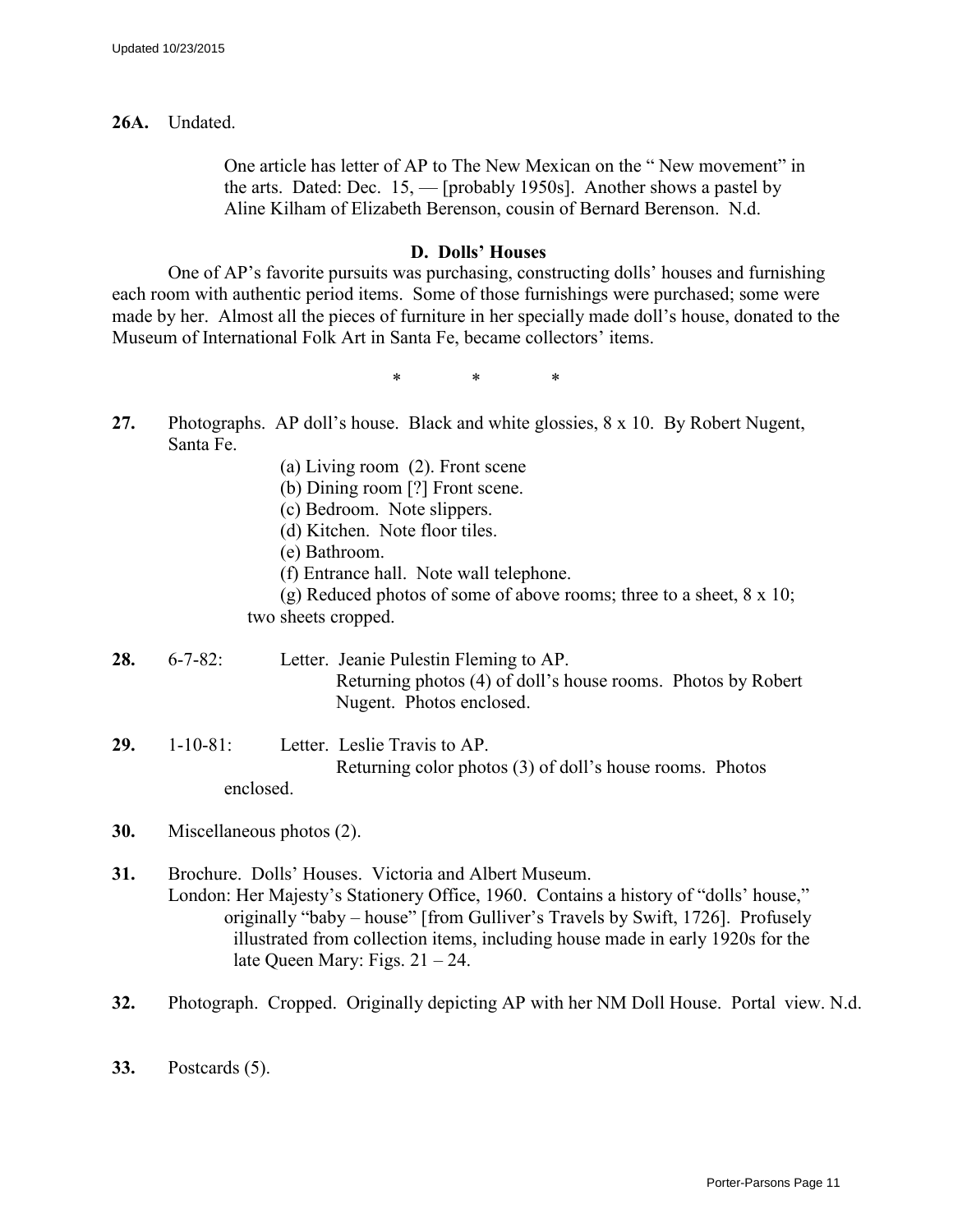Depicting various houses. Four in color photographs; one a black and white picture. All from different countries and areas.

**34.** Miscellaneous.

Pamphlets depicting various dolls' houses in galleries and museums. Also: rough notes for designs, costs, etc. By AP.

#### **35.** Correspondence.

| $12 - 14 - 32$ : | Letter. Marie Sterner [Marie Sterner Gallery, NY.] to "Miss<br>Kilham $[AP]$ ."                                                             |
|------------------|---------------------------------------------------------------------------------------------------------------------------------------------|
|                  | Refers to her paintings, presumably at the Gallery.                                                                                         |
| $7 - 22 - 59$ :  | TWX. Eleanor Bedell Gallery to AP.<br>Wishing her good luck at Gallery show.                                                                |
| $4 - 30 - 61$ :  | TWX. [Same parties.]<br>[Same message.]                                                                                                     |
| $5 - 7 - 72$     | Letter. Int'l Folk Art Foundation, Santa Fe, to Mr./Mrs. EP.<br>Acknowledges gift of NM style doll house.                                   |
| $7 - 18 - 72$ :  | Letter. MNM to AP.<br>Encloses publicity on her doll house.                                                                                 |
| c. $1972$ :      | Letter. [Sender's name unclear] to AP.<br>Invitation to visit at Pojoaque, NM. Hand-drawn<br>scene on cover: The Little Theatre, by Gaines. |
| $10-17-85$ :     | Dewey Galleries, Ltd. to AP.<br>Discusses appraisal of her doll house.                                                                      |

Also: Appraisal with detailed description of house and contents, including two original paintings by AP. Value: \$6,500.

**36.** Advertisements.

For dolls' houses and furnishings, and for books. Prices listed.

## **SECTION III : FAIRFIELD PORTER**

## **A. Gallery Notices**

**1.** Notice. Tibor de Nagy Gallery, NYC. New paintings by FP. November 1–26, 1960. Cover: picture of FP painting of young girl standing at table.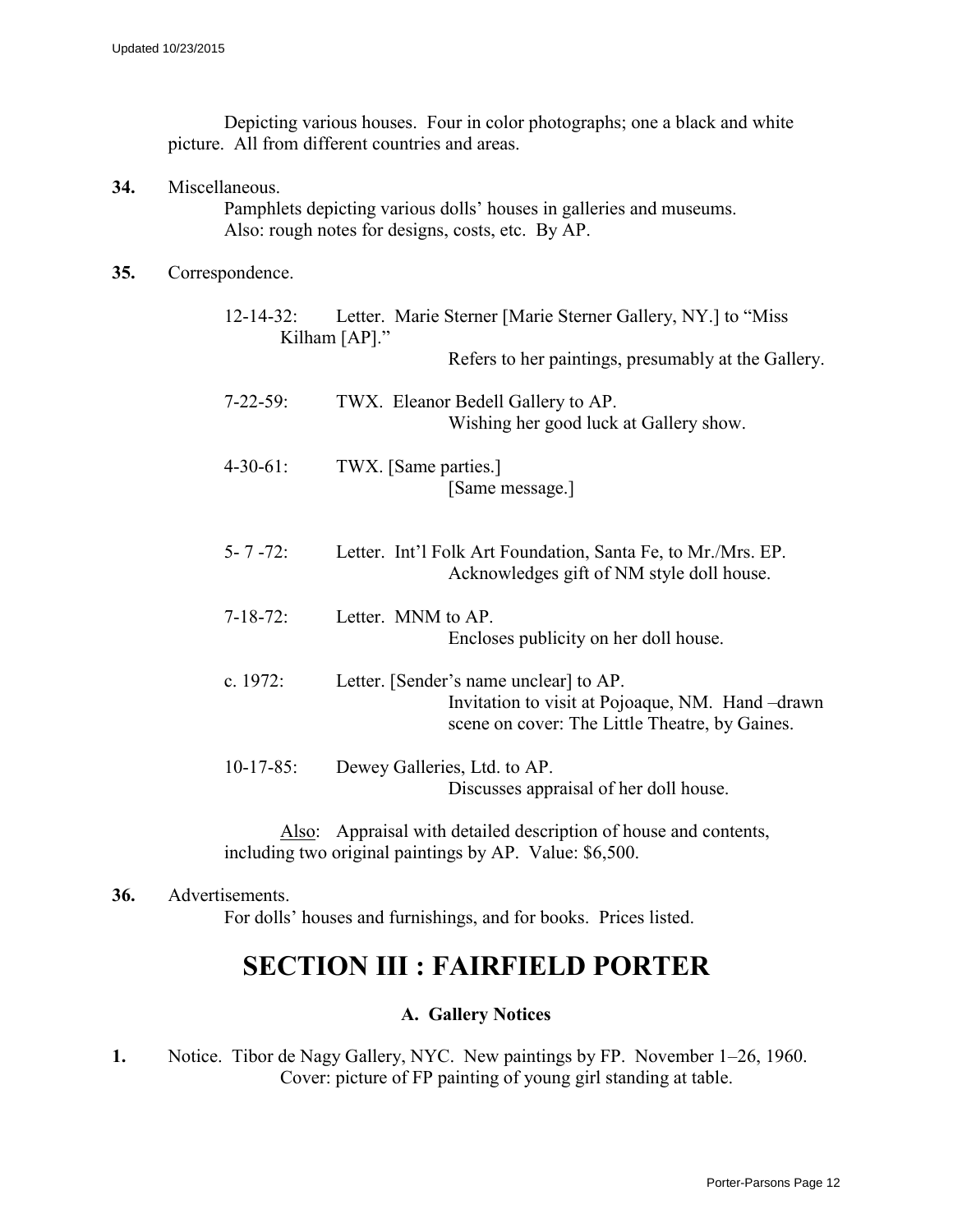- **2.** Catalog. Hirschl and Adler Galleries, Inc., NYC. Recent work by FP. April 11 –29, 1972. Illustrated. Includes foreword by Peter Schjeldahl and (last page) biographical sketch.
- **3.** Catalog (2). Hirschl and Adler Galleries, Inc., NYC. Recent work by FP. March 2 23, 1974. Illustrated. Includes Statement by FP, January 1974, and revised biographical sketch (last page).
- **4.** Notice. Tibor de Nagy Gallery, NYC. Twenty –fifth Anniversary Exhibition Part II. December 4–31, 1976. FP not included in list of artists exhibiting, but his painting, *Columbus Day,* depicted on cover.
- **5.** Notice by card. Tibor de Nagy Gallery, NYC. Works from Personal Collection. February 6 – March 21, 1980. FP is included. Face of card has picture of *Portrait of Tibor de Nagy* by FP.
- **6.** Leaflet. Whitney Museum of American Art, NYC. FP retrospective, June 1 August 19, 1984. Posthumous. Declared to be "first major museum retrospective of [FP's] work to take place in New York." Contains color illustrations of FP's work and photograph of FP sitting in front of *The Garden Road,* 1962, in museum's collection.
- **7.** Leaflet [oversize]. Stable Gallery, NYC. U.S. Paintings: Some Recent Directions. Reprint from Art News Annual. N.d. Exhibit November 29 – December 26, – . N.d. Composite photograph of all exhibitors includes FP.

#### **B. Photographs**

- **8.** Photographs (2), color. 5 x 6½. Floral groups. FP.
- **9.** Photographs. Color [except 1], various sizes. All of <u>EP</u>; some with son [not identified.]
	- (a) Four of EP and son.
	- (b) Two of EP.
	- (c) One, black and white, of EP. Head study, profile.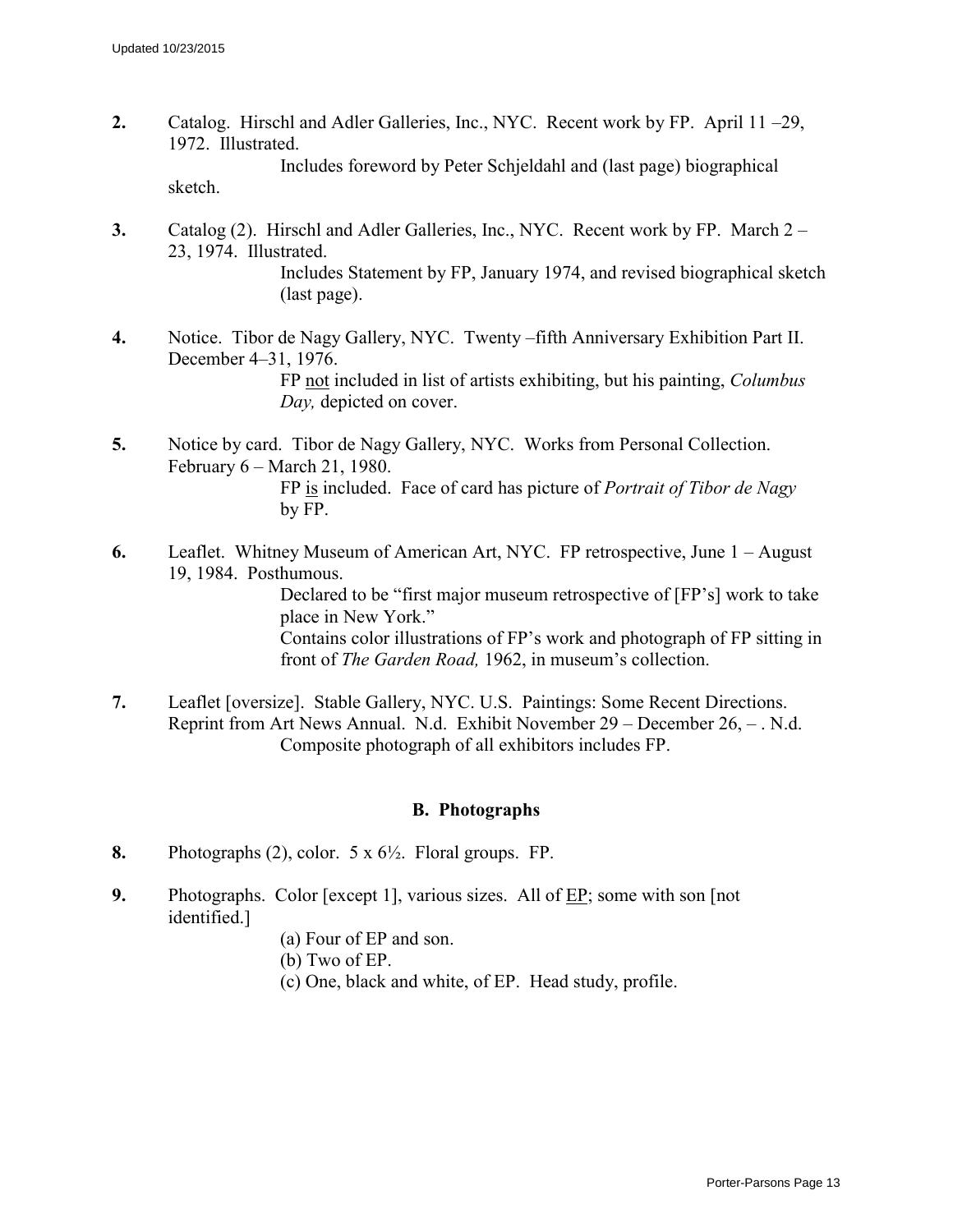## **C. Letters and Notes**

| 10. | $12 - 8 - 72$ :                      | Letter. FP to Steve $-$ [son?].<br>Advice and suggestions.                                                                                                                                                 |
|-----|--------------------------------------|------------------------------------------------------------------------------------------------------------------------------------------------------------------------------------------------------------|
|     | $5-26-74$ :                          | Letter. $FP$ to Marcy -.<br>Discusses his efforts to secure signatures for a petition seeking a<br>moratorium on nuclear energy plants.                                                                    |
|     | $12 - 16 - 83$ :                     | Letter (note). Arthur M. Bullowa to FP.<br>Christmas greetings.                                                                                                                                            |
|     | N.d.:                                | Letter. Anna — to $AP$ .<br>Talks about AP's show.                                                                                                                                                         |
|     | N.d.:                                | Letter (on card). AP to EP.<br>Draws attention to painting reproduced on cover of card: Spring<br><b>Bouquet by Morris Graves.</b>                                                                         |
|     | N.d.:<br>used by Raoul Dufy, others. | Note. FP.<br>Discusses Jacques Marozer's The Secret Methods of the Old<br><i>Masters.</i> Points out that Marozer was head of the technical<br>laboratory of the Louvre. Deals with Marozer's paint media, |
|     |                                      | D. Clippings, tearsheets, etc.                                                                                                                                                                             |
| 11. |                                      | Clippings from Long Island, NY papers. 1970s.                                                                                                                                                              |
| 12. |                                      | Clipping from New Boston Review. September/October 1979.                                                                                                                                                   |
| 13. |                                      | Clipping from Int'l Herald Tribune. July $21 - 22$ , 1984.                                                                                                                                                 |
| 14. |                                      | Clippings from New York Times. January 1977, November 25, 1979.                                                                                                                                            |
| 15. |                                      | 57th Street Review. December 1975.<br>Article on FP. Pages 8b to 8f.                                                                                                                                       |
| 16. | Tearsheets pp. $102 - 105$ .         | [Unident. magazine]. N.d. The Naturalness of Fairfield Porter. By Louis Finkelstein.<br>Illustrations of FP work, color.                                                                                   |
| 17. |                                      | New York Magazine. December 22, 1975. Tear sheet. Pg. 82.<br>Obituary column; describes FP as an "international painter."                                                                                  |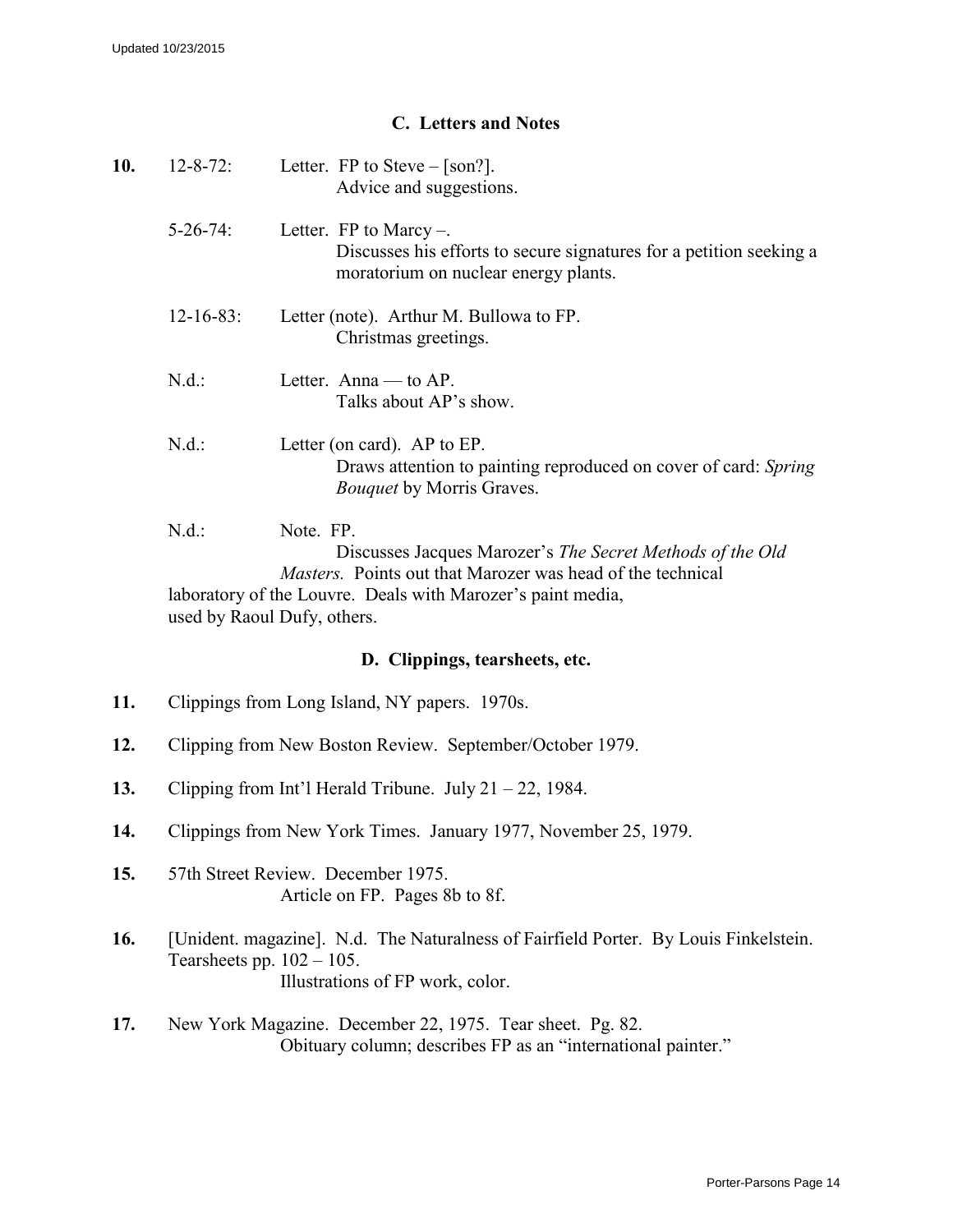# **SECTION IV : BETTY PARSONS**

#### **Introductory Comments**

Betty Pierson Parsons [BP] died at the age of 82 years, leaving behind clouds of glory from her career as an artist, art dealer, and — foremost – as an adventurous New York gallery owner whose shop on 57th Street in New York City played a major role in spotlighting the New York School of painting in the late 40s and early 50s. She was indisputably one of the pioneers in American art. The Betty Parsons Gallery, which opened in 1946, showed the works of Jackson Pollock, Mark Rothko, Ad Reinhart, Barnett Newman, Saul Steinberg, Eliot and Aline Porter, and many others.

Her papers came from the Porter family and are included in the Porter Collection. They are deserving, however, of recognition as an independent collection. For, as noted above, Betty Parsons was not only a dealer, she was an artist of renown whose works in wood and on canvas were exhibited not only in America, but in England and France as well.

Here are only some of the records of her life.

## Box 55 **A. Gallery Notices**

- **1.** Notice. Betty Parsons Gallery. "Ten Years." December 19, [c. 1956] January 14. Foreword by Clement Greenberg. Lists painters and sculptors who have exhibited [are exhibiting?], with titles of their works.
- **2.** Notice. Betty Parsons [Gallery]. A New Addition at 57th St. September 29 October 18, 1958.
- **3.** Flyer. Latow Gallery, NYC. Betty Parsons Paintings, 1957 1960. November 15 December 18 [circa 1961.]
- **4.** Pamphlet. Gallery Seven, Boston, Mass. Betty Parsons Paintings. February 5 28,1967.

Reprinted essay by Lawrence Alloway from catalog for exhibition, "Betty Parsons – Paintings," Bennington College, November 6 – December 6, 1966. Biographical sketch. Cover: watercolor print [by BP?].

**5.** Pamphlet. Grand Central Galleries, NYC. Betty Parsons Paintings April 11 – 29, 1967.

Cover: watercolor print [by BP?].

**6.** Postcard (3). Montclair Art Museum, Montclair, NJ. Betty Parsons Retrospective. March 31 – May 19, 1974.

Reverse side: BP wood sculpture. One card addressed to Mrs. [Aline] Eliot Porter.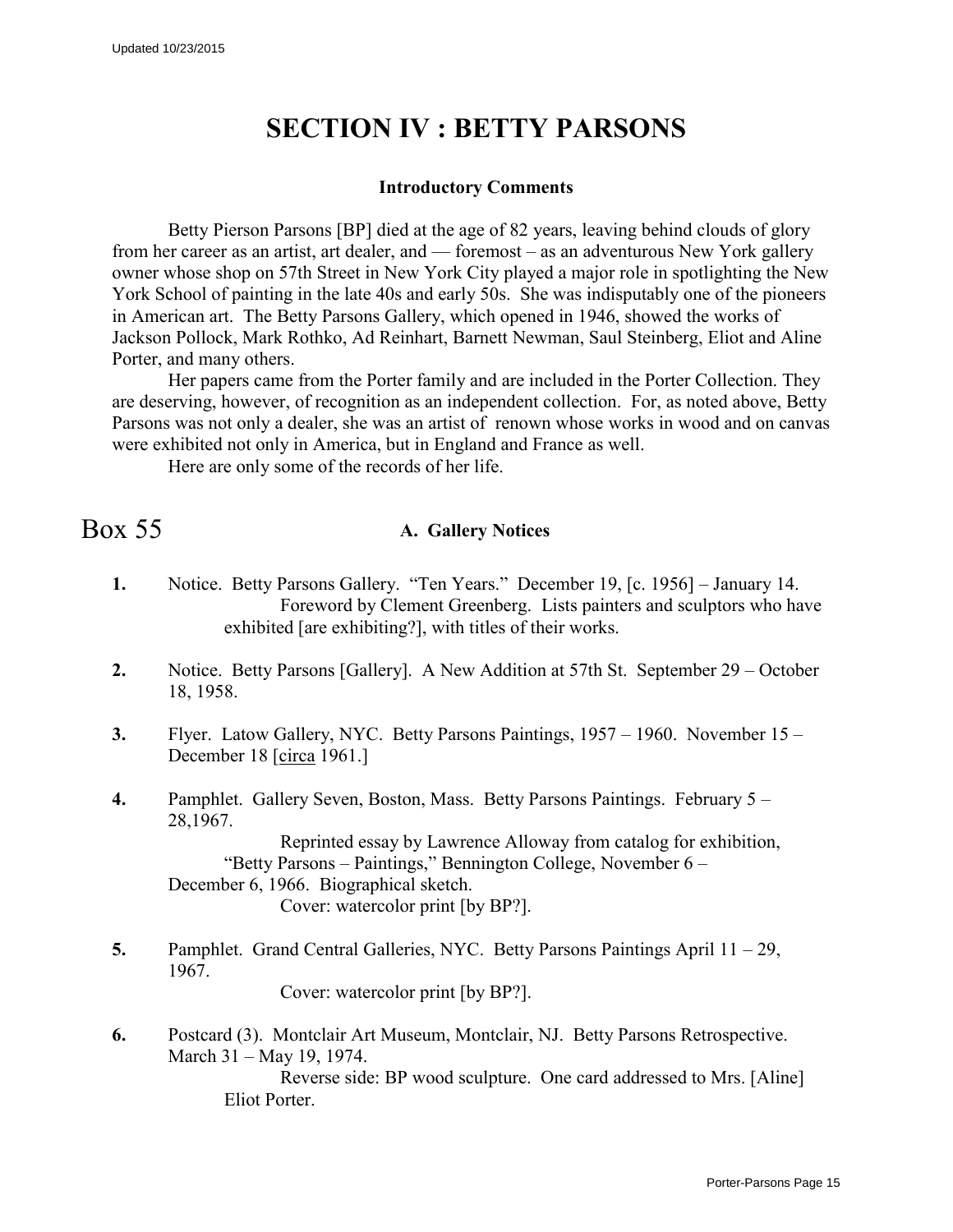- **7.** Leaflet. Betty Parsons Gallery. 30th Anniversary, 1946 1976. Inside: Biographical Essay. Thomas B. Hess. Opposite pg.: list of exhibitors, past and present. Cover: Jackson Pollock: #2, 1951. Black and white.
- **8.** Card. Kornblee, NYC. Betty Parsons Paintings and Constructions. January 8 February 3, 1977. Attached: Hand – drawen watercolor on smaller card of abstract objects. Inscribed "Love Betty."
- **9.** Invitation, postcard (2). Hoshour Gallery, Albuquerque, NM. Reception to meet BP and view her "constructions and paintings." May 12, 1979. Front: BP oil on wood, in color. One card addressed to Mr. & Mrs. Eliot Porter.
- **10.** Flyer. Hoshour Gallery, Albuquerque, NM. A Conversation with Betty Parsons. May 12, 1979. On single sheet of yellow paper.
- **11.** Notice (2). Summit Art Center, Summit, NJ. Works by Betty Parsons Paintings, Sculpture. October 7 – November 4, 1979. Reverse side of blue card: photograph of BP in favorite pose.
- **12.** Invitation. Brochure. Robert L. Kidd Associates, Birmingham, Michigan. Betty Parsons In Detroit. Season's opening exhibition – Betty Parsons. September 27, 1980. Quotations from BP. Photo of BP [vide Folder 11, supra].
- **13.** Postcard (19). [No ascription.] *Soldier By The Sea.* 25" x 16". 1982. In color. Wood piece.
- **14.** Fold over. The Metropolitan Museum of Art, NYC. In Honor of Betty Parsons [deceased, July 1982]. 1900 – 1982. On October 4, 1982. Blumenthal Patio. Cover: photograph of BP [vide Folder 11, supra].
- **15.** Notice. Card. Betty Parsons Gallery. 1982 1983 Tentative Exhibition Schedule. Includes entry, "September 18 – October 6. Betty Parsons Memorial Show." Also: "Summer or Fall: Betty Parsons and her Artists: Works On Paper."
- **16.** Announcement. Fold over card. Phyllis Weil & company, New York City. Betty Parson. "A Life on Paper." October 3, 1984. Foreword, "ARTBETTY," by Edward Albee. Cover: Print of BP gouache on paper,  $5\frac{1}{4} \times 7$ .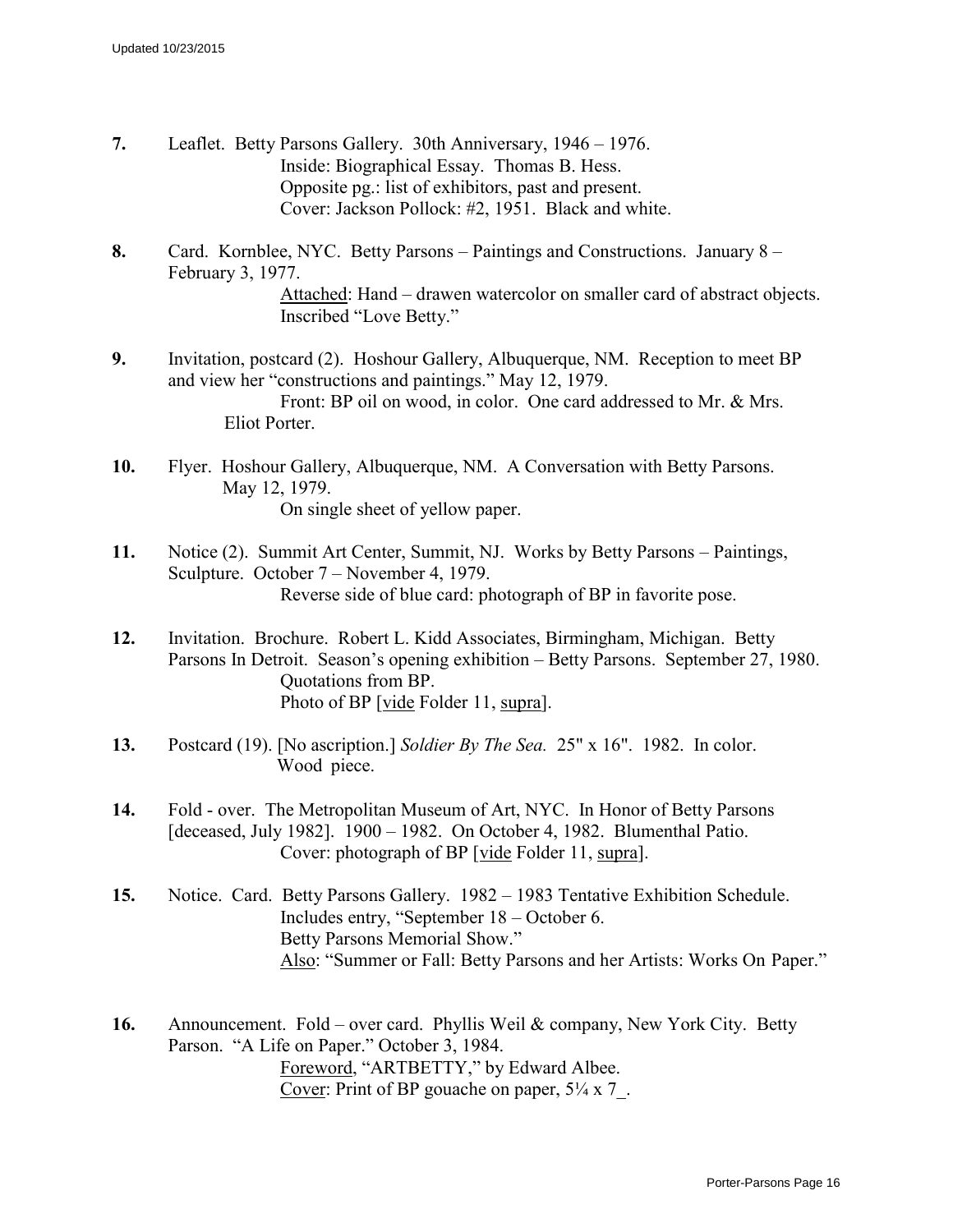Back: Poem, by Betty Pierson Parsons.

#### **B. Articles on Betty Pierson Parsons**

- **17.** The New Yorker. Profiles. A Keeper of the Treasure. By Calvin Tomkins. June 9, 1975. Page 44 et seq. A definitive article on BP and her imprint on the art field. With a caricature of BP on the opening page by Saul Steinberg dated 1958.
- **18.** Vogue Magazine. Betty Parsons: Diary of An Art Dealer. By Lawrence Alloway. October 1, 1963. Not complete.
- **19.** Tear sheets. Unidentified. The Betty Parsons Collection. By Rosalind Constable. N.d. Not complete. Picture of BP caricature by Saul Steinberg. 1958; and photo of BP.
- **20.** Newsweek. Betty Parsons at age 78. Short article by Mark Stevens. November 13, 1978.

Color illustration of "wood doodles by Parsons."

- **21.** Tear Sheet. Unidentified. Betty Parsons at Kornblee and Truman. By John Yan. January – February 1979. Color illustration of *Mariner*, by BP, 1978, a wood construction.
- **22.** Tear Sheets. Unidentified. Author unknown. N.d. On Betty Parsons. Steinberg caricature of "his favorite art dealer." Photo of BP at age 78; inset: childhood picture. Article incomplete.
- **23.** Vogue Magazine. Parsons: Wood Finds. By Judith Goldman. 1980. Picture of *Police Tower,* 1976. By BP. Called "a treasure in wood."
- **24.** Tear Sheets. Miscellaneous. Fragmentary.

#### **C. Photographs**

The photographs of BP in this Part C are odd – lot, most of them undated and some without identifying the photographers. They recapture BP at various stages of her life.

**25.** Circa 1930s.

(a) Black and White.  $4\frac{1}{2} \times 6\frac{1}{2}$ . Endorsed by BP: "This is all I can find right now  $-$ ."

- (b) Magazine [unident.], French; tear sheet. Photo of BP, subtitled, "Betty Parsons dans sa galerie."
- (c) Color print.  $3\frac{1}{2} \times 3\frac{1}{2}$ . Casual snapshot in garden.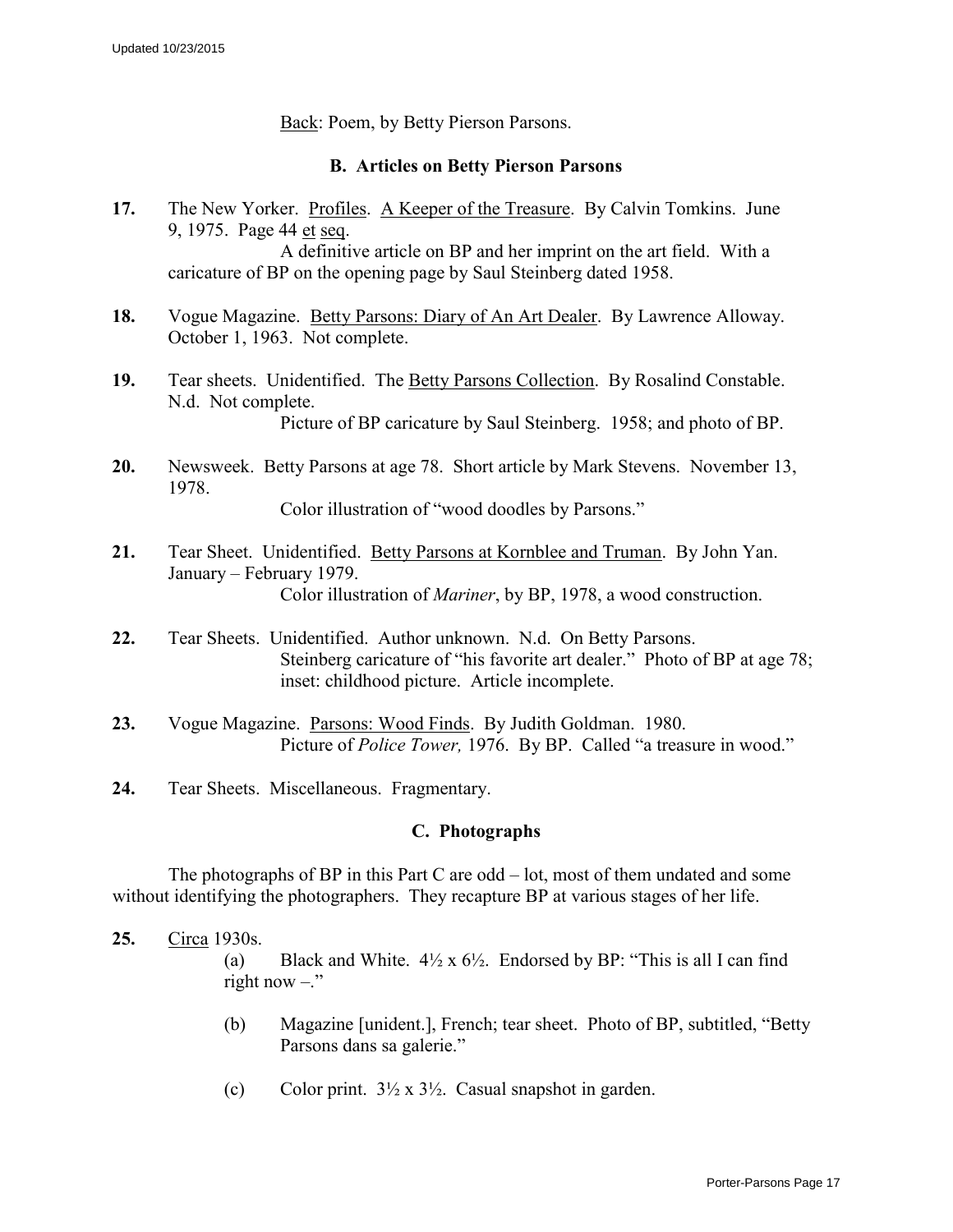- **26.** Circa 1940. Black and white. 8 x 10. Posed seated.
- **27.** 1956. Black and white. 8 x 10. Street scene. Back: "February 1956 [changed from 1950]. Betty Parsons." Seems younger.
- **28.** 1972. Black and white glossy. 8 x 10. Posed. By Alexander Liberman. [One of her favorite pictures.]
- **29.** 1975. Black and white glossy. 8 x 10. Outdoor; seated on rock. Larger rock in background suggests petroglyph. By Gwyn Metz. Back: "Betty Parsons. Southold, Long Island. 1975 ('74?)."
- **30.** Undated; circa 1960s. Magazine [unident.] tear sheet. Seated at home.

#### **D. Postcards**

**31.** Postcards from BP to Aline Porter.

5-5-55: Picture of oldest US flag in existence, 1977. Sent from Vermont.

| $-62$ :         | Picture of <i>Arab Song</i> by Paul Klee. Sent from New York.            |
|-----------------|--------------------------------------------------------------------------|
| $7-17-68$ :     | Picture of wood fragment from Nationalmuseet, Denmark.                   |
| $6 - 30 - 69$ : | Picture of Art Association building, Newport, RI. Sent from<br>New York. |
| $-70$ :         | Picture of <i>Odalisque à la colotte rouge</i> . 1921. Sent from Paris.  |
| $-72:$          | Picture of tapestry. Sent from Italy.                                    |

- 8-17-77: Picture of *Lila – flowers*. Sent from Paris.
- [Date unclear]:Picture of *Les coque licots* by Claude Mond. Louvre. Sent from Paris.

[Date unclear]:Picture of Lady Caroline Scott by Sir Joshua Reynolds. Sent from England.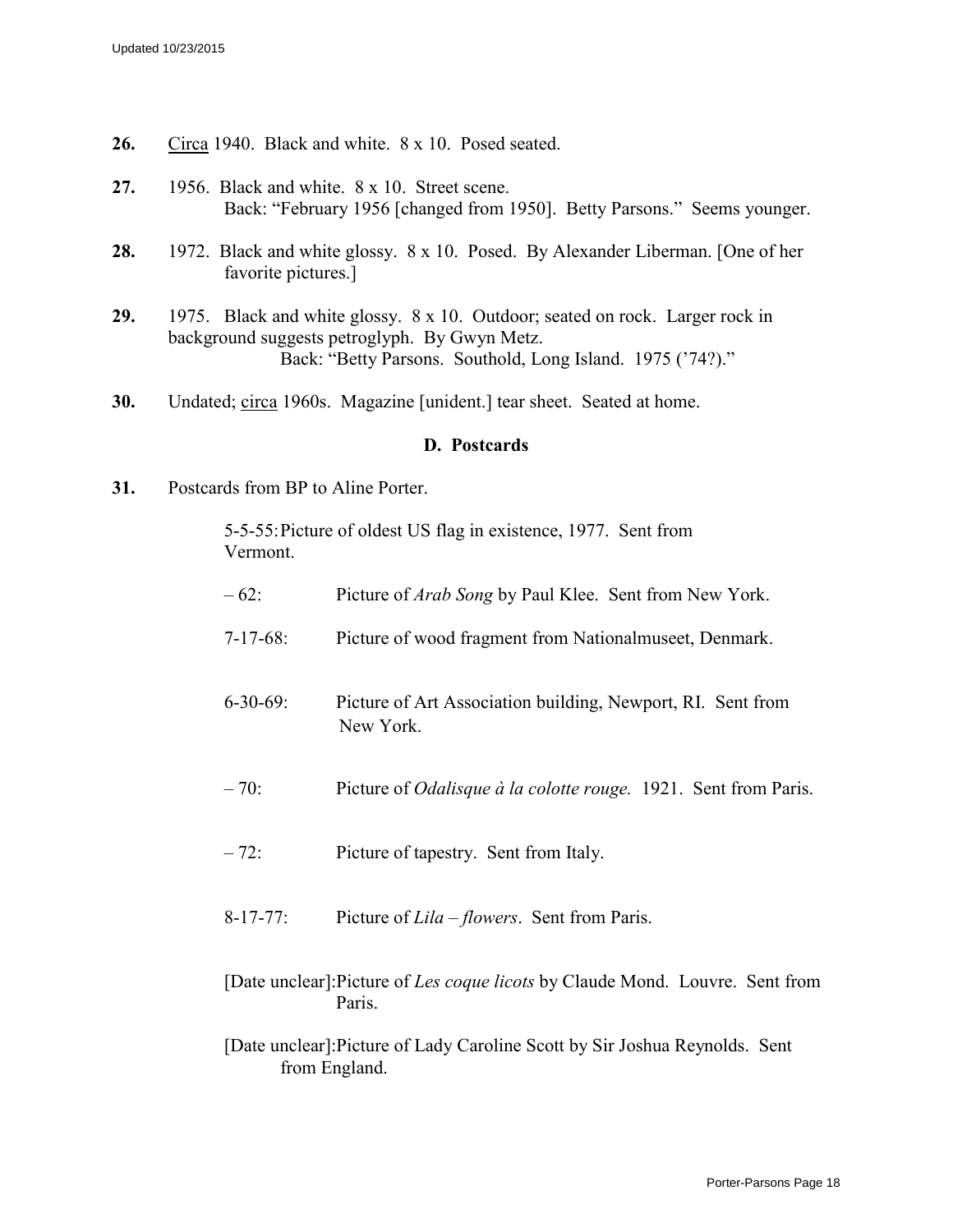1953: Paper. Handmade; watercolor. Torn from spiral pad. Back: "To all the seasons of the heart. Betty Parsons."

#### **E. Newspaper Clippings**

- **32.** Articles from various newspapers with photographs of BP. Latest one from Albuquerque Journal, May 20, 1979 describes her as "Abstract Expressionist Champion."
- **33.** Additional articles sans pictures of BP.

#### **F. Odds and Ends**

- **34.** Obituaries. [BP died July 23, 1982.] – NY Times, July 24, 1982. – Time, August 2, 1982.
	- Letter. 7-27-82: Rosalind Constable to Aline Porter.
	- Letter. 8-1-82: Aline Porter to Rosalind Constable.
- **35.** December 1984. Card. Friends of Betty Parsons to others. [This one to Mr. & Mrs. Eliot Porter.]

Back: Poem [printed] by BP.

 Also announcement of remembrance meeting on January 12, 1983 at BP Gallery.

**36.** Letters. Discussing future of gallery following BP demise. 8-2-82: Rhode Island School of Design to Gallery Artists of BP Gallery.

> 1-20-83: Bill – to Aline Porter. Plans continuance of BP Gallery.

**37.** Questions and answers. 2 pp. [First page missing.] Typewritten, carbon copy source unknown; probably BP. [One Answer (6.) refers to "my painters."] Relates to Gallery and artists.

## **SECTION V : MISCELLANEOUS ITEMS**

- **1.** Catalog. Hayden Gallery, Cambridge, Mass. Exhibition of paintings of Katherine Porter, November 22 – December 21, 1974. Includes essay [and illustrations of art] by Wayne Anderson. [Katherine Porter was married to Stephen Porter, son of EP and AP.]
- **2.** Tear Sheet, photocopy. Art Forum, February 1976. Short commentary on art form of Katherine Porter. Illustration of *Grey Square,* 1975, oil on canvas, 85¼ x 64.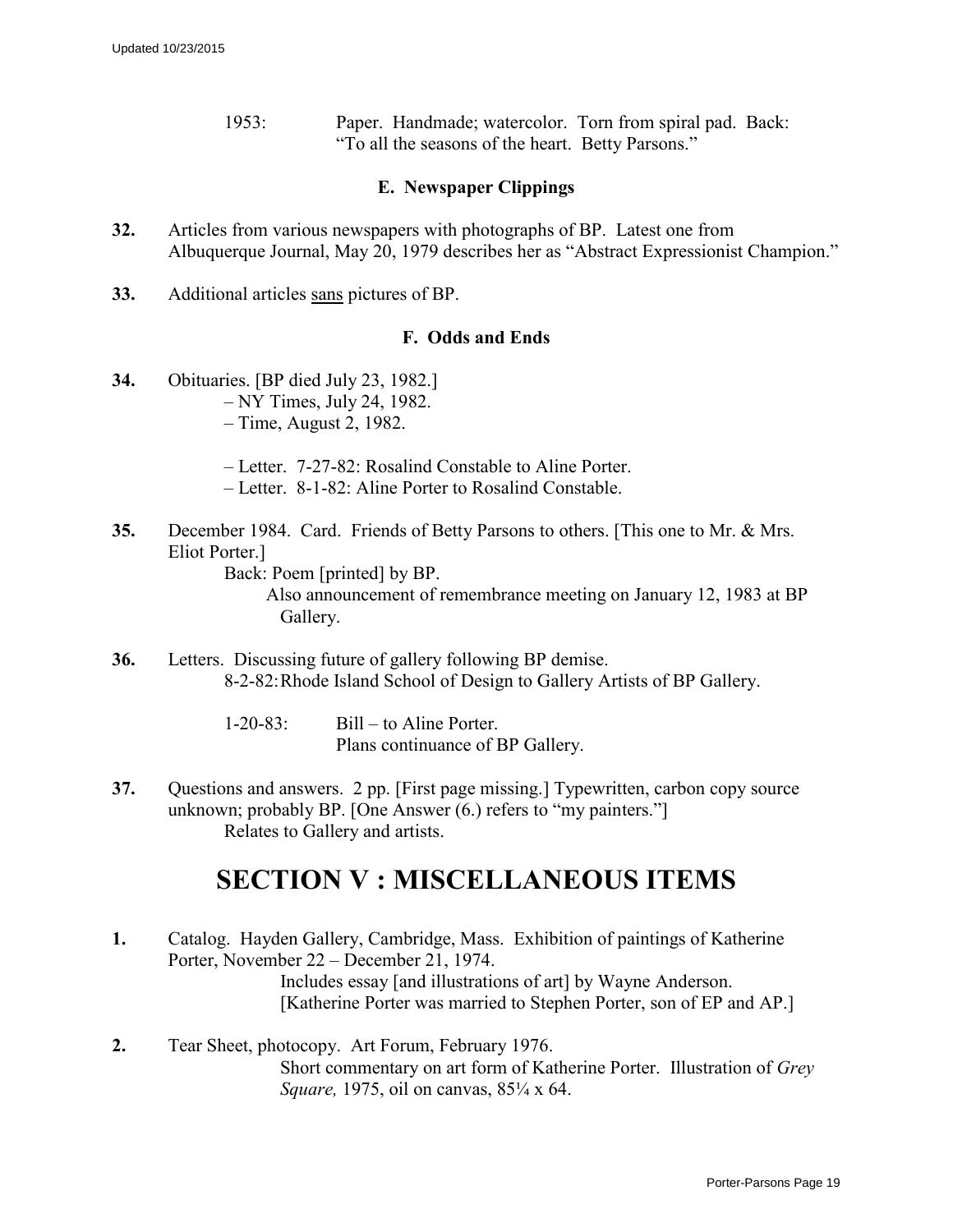- **3.** Notices. Various galleries, works of other artists.
- **4.** Photographs (prints) of the works of world famous artists.

## **SECTION VI : CORRESPONDENCE, ALINE PORTER TO ELIOT PORTER**

*The dates listed below have been taken from the letters themselves where possible, not from envelopes. That is, they agree with the date of writing, where given, not that of mailing.* 

## **1.** January 27, 1954 – February 20, 1954 Box 55A

| $01-27-54$     | Aline Porter to Eliot Porter in Homestead Florida.<br>General news plus information from Lyda Taylor about Florida<br>(postmarked 01-27-54; letter dated 01-30-54)                                                                                                                                                                                                                                  |
|----------------|-----------------------------------------------------------------------------------------------------------------------------------------------------------------------------------------------------------------------------------------------------------------------------------------------------------------------------------------------------------------------------------------------------|
| $02 - 07 - 54$ | Aline Porter to Eliot in Homestead Florida Patrick's birthday party.<br>Mentions Steve Northrup, Agi, Brink and Mirandi. Trying to paint.<br>Mentions Eliot's income being cut.                                                                                                                                                                                                                     |
| $02 - 12 - 54$ | Aline Porter to Eliot. In Homestead, Florida<br>General news plus enclosure of letter to Aline from Jonathan.at<br>the Hill School.                                                                                                                                                                                                                                                                 |
| $02 - 16 - 54$ | Aline to Eliot in Homestead, Fla.<br>Reports death of Bob? Gilbertson. General news. Mention of Agi.<br>Encloses letter from Jonathan at Hill School. Steve at Harrington's<br>school.                                                                                                                                                                                                              |
| $02 - 20 - 54$ | Aline to Eliot in Homestead, Fla.<br>Part written on Friday, part on Sunday asks about lost pictures,<br>mentions [Robert Bruce] Inverarity. Mentions Adlers, Turkles,<br>and Von Horsats. Reports much commentary on "the Folk Art"<br>Business" [firing of Iverarity as Director of Folk Arts Museum]<br>Mentions Alice Howland (?) and Mirandi. Encloses letter from<br>Jonathan at Hill School. |
| $02 - 20 - 54$ | Aline to Eliot. Second letter on same day.<br>Reference to check received.                                                                                                                                                                                                                                                                                                                          |

#### **2.** Feb. 2, 1954 – Mar. 7; 1954

| $02 - 22 - 54$                                | Aline to Eliot in Homestead, Florida                      |
|-----------------------------------------------|-----------------------------------------------------------|
|                                               | Much about Steve and broken tooth. Aline planning trip to |
|                                               | Washington and New York. Asks about lost pictures.        |
| $\Omega$ $\Omega$ $\Omega$ $\Gamma$ $\Lambda$ | $\blacksquare$                                            |

02-23-54 Aline to Eliot in Florida.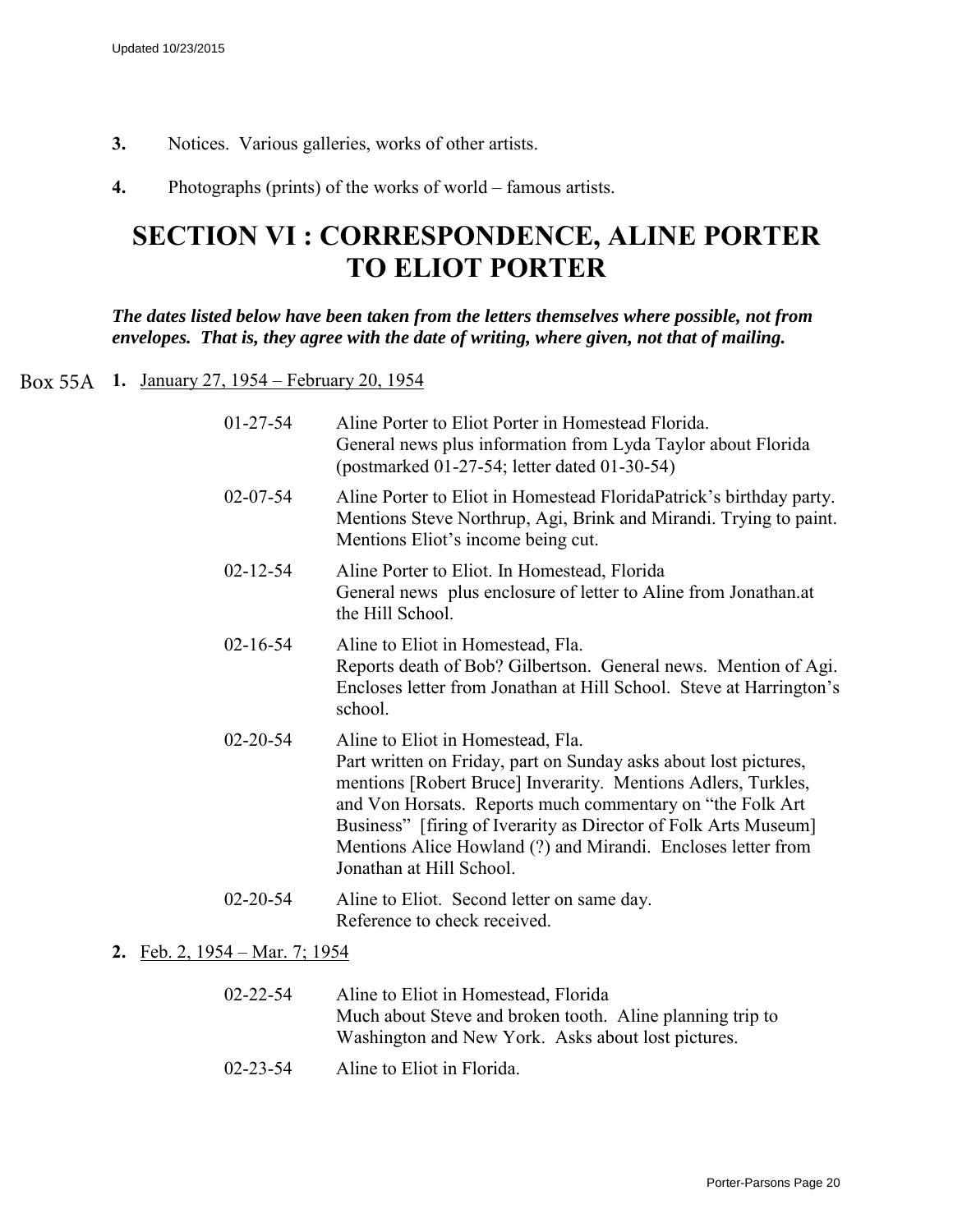| "Folk Art business gets hotter and hotter." Comments about R.B. |  |
|-----------------------------------------------------------------|--|
| I. [Inverarity] and museum.                                     |  |

| $02 - 27 - 54$ | Aline to Eliot in Florida.<br>Mentions museum mess; also some papers to sign. Will stay with<br>Nancy while visiting Jon in March. Mentions Adlers and Von<br>Helms. Mention of house in Tesuque. |
|----------------|---------------------------------------------------------------------------------------------------------------------------------------------------------------------------------------------------|
| $03 - 01 - 54$ | Aline to Eliot in Florida.<br>Family news but comment on museum crookedness.                                                                                                                      |
| $03-04-54$     | Aline to Eliot in Florida.<br>$\mathbf{M}$ 1 1 $\pm$ 1911 1 $\pm$ 1 $\pm$ 1 $\pm$ 1 $\pm$ 1 $\pm$ 1 $\pm$ 1 $\pm$ 1 $\pm$ 1 $\pm$ 1 $\pm$ 1 $\pm$ 1 $\pm$                                         |

Much about children and trip East. Trying to decide about house in Santa Fe and the (new?) one in Tesuque. Comments about not having been able to paint.

### **3.** Mar. 8, 1954 – Apr. 4, 1954

| $03-07-54$     | Aline to Eliot in Florida<br>General news. Story about Randall Davey and sheriff.<br>[Dated March 7 but postmarked March 6]                                                                                                                                                      |
|----------------|----------------------------------------------------------------------------------------------------------------------------------------------------------------------------------------------------------------------------------------------------------------------------------|
| 03-08-54       | Aline to Eliot in Florida<br>"Here is the last installment on the Folk-Art". Includes 6 clippings<br>on the controversy of dismissal of Iverarity, one a letter to the New<br>Mexican by Eliot Porter defending Inverarity and a telegram of<br>thanks from Inverarity to Porter |
| $03 - 11 - 54$ | Aline to Eliot in Florida<br>Family letter. Mentions house in Tesuque and dog Colette. Aline<br>planning trip to Washington.                                                                                                                                                     |
| $03 - 16 - 54$ | Aline to Eliot in Florida<br>Family news. Written on Santa Fe Super Chief. On way to<br>Washington.                                                                                                                                                                              |
| $03 - 24 - 54$ | Aline to Eliot in Florida<br>Letter about her visit to Washington. Mentions letter that Eliot<br>wrote to newspaper. Aline feeling ill during visit.                                                                                                                             |
| $03 - 27 - 54$ | Aline (in New York) to Eliot in Florida<br>Aline's activities in New York and friends met there.                                                                                                                                                                                 |
| 04-04-54       | Aline (in New York) to Eliot in Florida [Letters beginning to be<br>forwarded to other Florida cities] . Meeting friends in New York.<br>which she loves                                                                                                                         |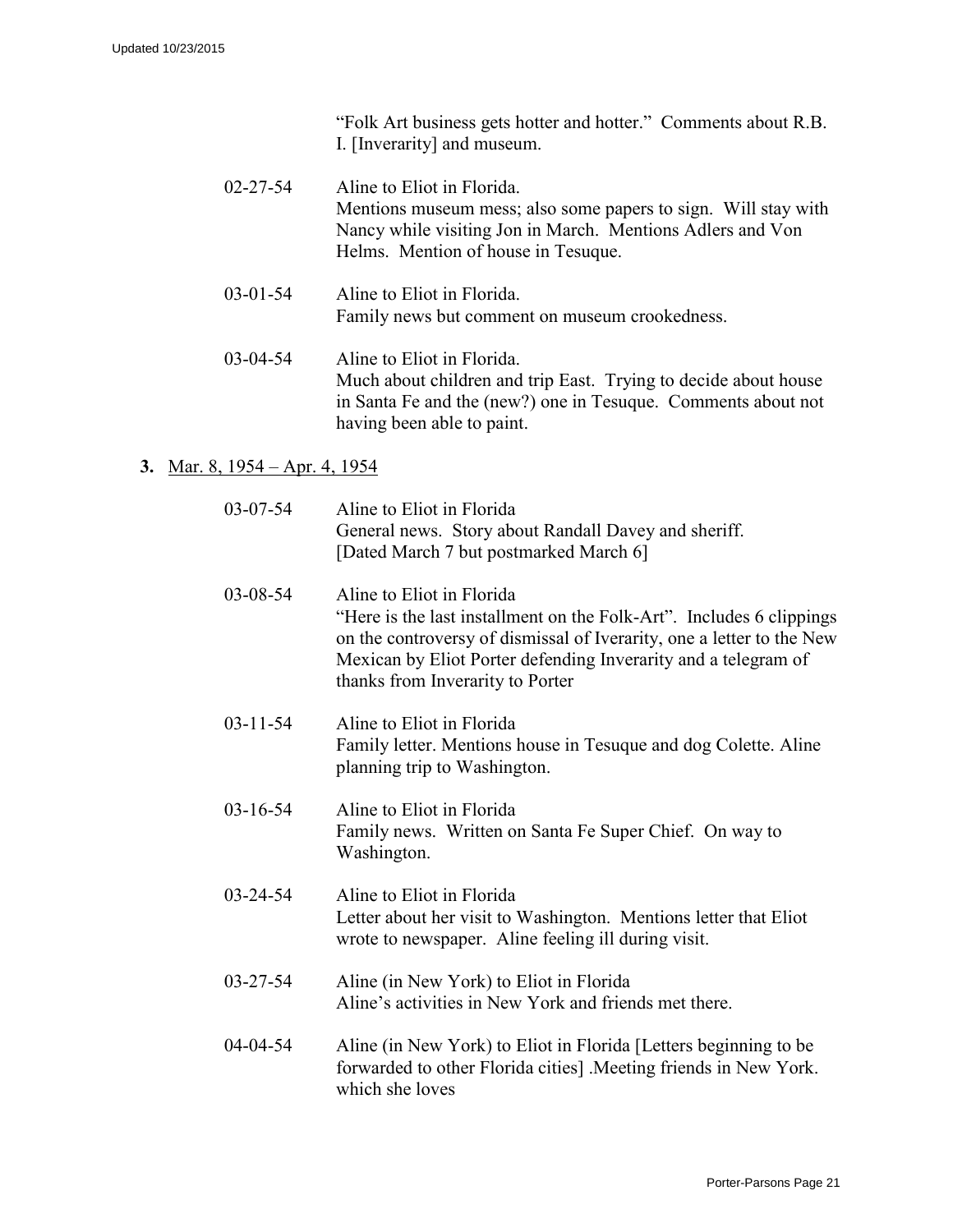### **4.** Ap. 6, 1954 – Ap. 24, 1954

| 04-06-54       | Aline (in New York) to Eliot in Florida<br>Enjoying New York. Praise of [Adlai] Stevenson.<br>Mentions planned exhibition of work by Fairfield [Porter].                                                                                                                                                                  |
|----------------|---------------------------------------------------------------------------------------------------------------------------------------------------------------------------------------------------------------------------------------------------------------------------------------------------------------------------|
| 04-09-54       | Aline (in New York) to Eliot in Florida<br>Seeing friends—mentions Steichen and Dorothea Lange.                                                                                                                                                                                                                           |
| $04 - 11 - 54$ | Aline (in New York) to Eliot in Florida<br>Aline's activities in New York. Visited Dorothea Lange (very ill)<br>in hospital. Suggests summer in Maine. [Enclosed in envelope is a<br>short undated letter to Eliot that seems to have been written in<br>Santa Fe. Question of renting Tesuque house. Not able to paint.] |
| $04 - 12 - 54$ | Aline (in New York) to Eliot in Florida<br>Aline's friends and activities in New York. Mentions moving<br>from Delgado Street house at end of May [apparently renting].                                                                                                                                                   |
| $04 - 18 - 54$ | Aline to Eliot in Florida<br>Waiting for train in Chicago. End of letter announces arrival<br>home in Santa Fe.                                                                                                                                                                                                           |
| $04 - 24 - 54$ | Aline to Eliot in Florida. General family letter. Wants to go to<br>Maine for summer. Eliot to come home in June. Enclosed letter<br>from Jonathan at Hill School.                                                                                                                                                        |

#### **5.** May 5, 1954 – Sept. 23, 1954

| $05 - 05 - 54$ | Aline to Eliot in Florida<br>General family letter. Moving from Delgado Street back to house<br>in Tesuque.                                                                                       |
|----------------|---------------------------------------------------------------------------------------------------------------------------------------------------------------------------------------------------|
| $05 - 08 - 54$ | Aline to Eliot in Florida.<br>Problems with pump etc. causing Aline to feel depressed. Wants<br>Eliot to come home as soon as he can. Horrified by [Joseph]<br>McCarthy. Not trying to paint now. |
| $05 - 08 - 54$ | Aline to Eliot in Florida. General family letter. Not as happy in<br>Santa Fe as in East and anxious to get to Maine.                                                                             |
| $05 - 08 - 54$ | Aline to Eliot in Florida.<br>Family letter. Aline unhappy that people don't seem to                                                                                                              |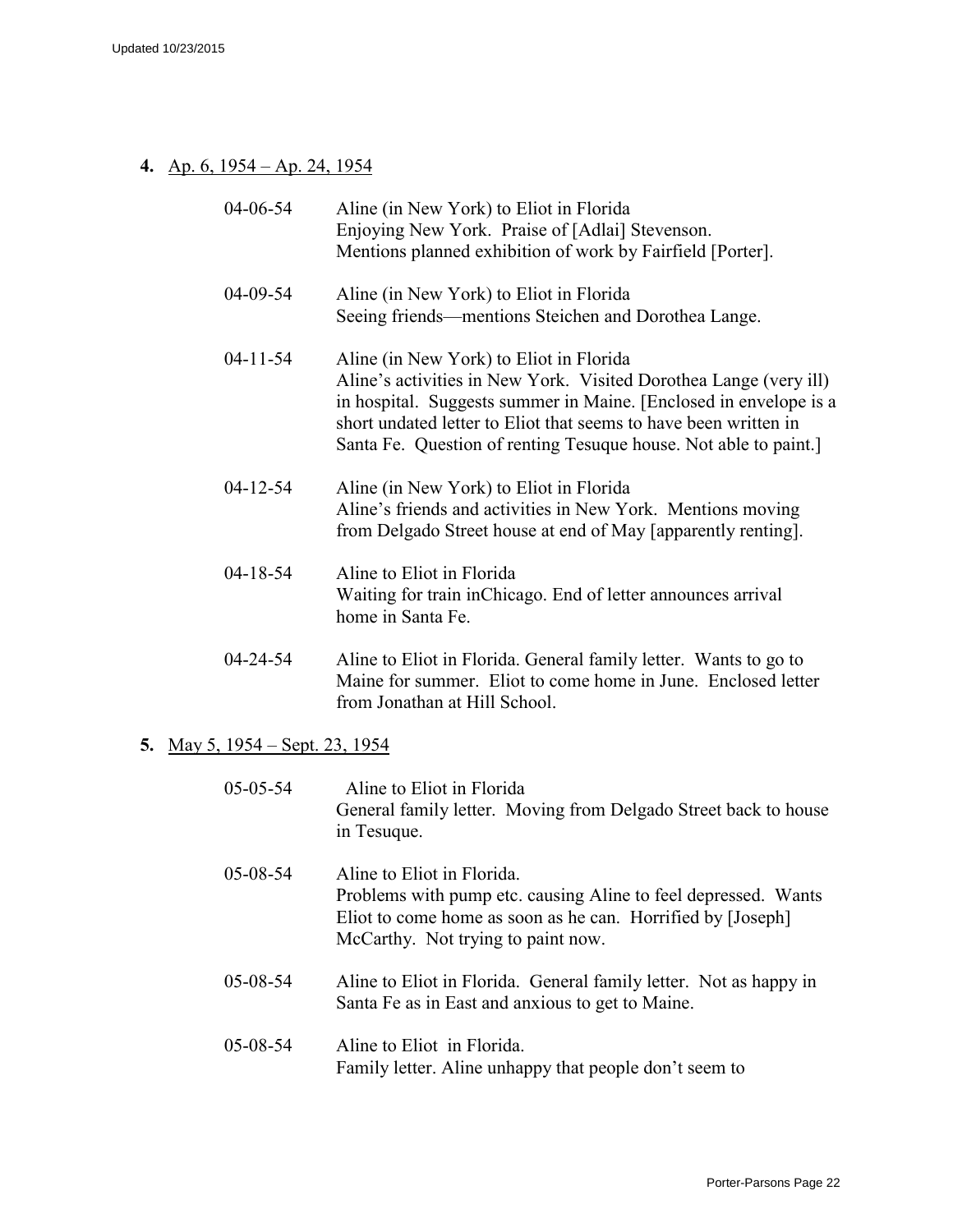appreciate her. Wanting Eliot to come home for move to Tesuque house.

| $05 - 14 - 54$ | Aline to Eliot in St. Marks. [Letter forwarded back to |
|----------------|--------------------------------------------------------|
|                | Santa Fe] General family activities.                   |

09-23-54 Aline in New York to Eliot in Santa Fe. About her accommodations. [Perhaps recovering from something?]

#### **6.** Sept. 25, 1954 – Oct. 6, 1954

| $09 - 25 - 54$ | Aline in New York to Eliot in Santa Fe.<br>Reports on having had analysis for her depression. Staying on in<br>New York for a bit. |
|----------------|------------------------------------------------------------------------------------------------------------------------------------|
| $09 - 29 - 54$ | Aline in New York to Eliot in Santa. Fe Enjoying New York but<br>lonely at times.                                                  |
| $10 - 02 - 54$ | Aline in New York to Eliot in Santa Fe<br>General—bills, etc. Fairfield [Porter] exhibition a flop.                                |
| $10-04-54$     | Aline in Pottstown, Pa to Eliot in SF<br>About visiting Jon and Steve at Hill school.                                              |
| $10 - 06 - 54$ | Aline in NY to Eliot in SF<br>General letter.                                                                                      |
| $10 - 11 - 54$ | Aline in NY to Eliot SF<br>General letter about friends she is seeing and artists she has met.                                     |

#### **7.** Oct. 14, 1954 – Feb. 27, 1955

| $10-14-54$     | Aline in NY to Eliot in SF<br>Sorry for Eliot. Much analysis of their two personalities. |
|----------------|------------------------------------------------------------------------------------------|
| $10 - 15 - 54$ | Aline in NY to Eliot in SF<br>General letter.                                            |
| $10 - 18 - 54$ | Aline in NY to Eliot in SF<br>General letter. Returning to Santa Fe                      |
| $01 - 22 - 55$ | Aline in New York to Eliot in Santa Fe<br>General letter                                 |
| $01 - 24 - 55$ | Aline in New York to Eliot in Santa Fe                                                   |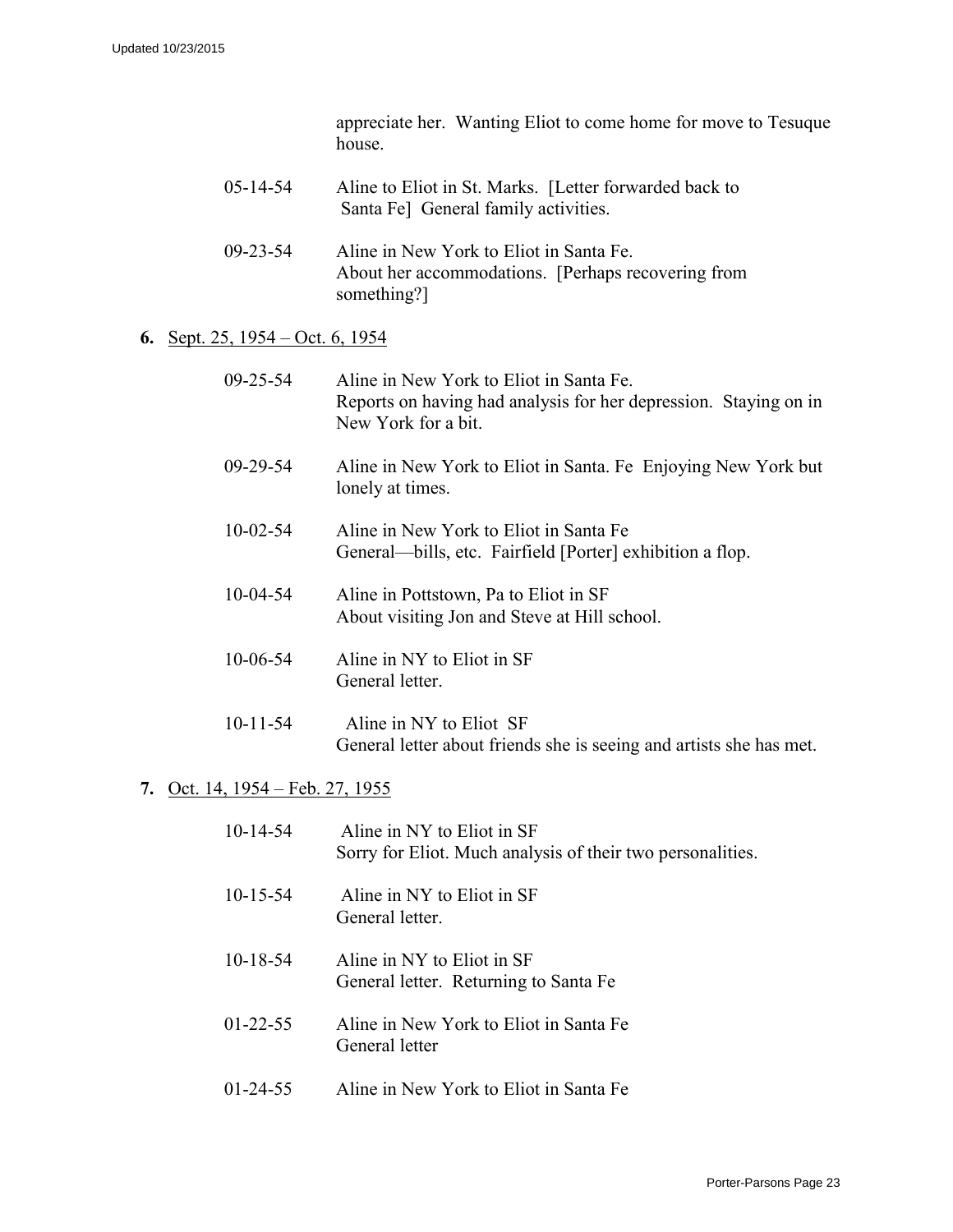General letter. Aline hoping to begin painting again.

- 01-25-55 Aline in New York to Eliot in Santa Fe General letter—Aline happy with picture done with new type black paint—and sold.
- 01-27-55 Aline in New York to Eliot in Santa Fe General letter enclosing one from Henwar Rodakiewicz.

#### **8.** Jan. 28, 1955 – Feb. 20, 1955

| $01 - 28 - 55$ | Aline in New York to Eliot in Santa Fe<br>General letter. Enclosure from Jonathan.                                                                    |
|----------------|-------------------------------------------------------------------------------------------------------------------------------------------------------|
| $02 - 03 - 55$ | Aline in New York to Eliot in Santa Fe<br>Re: Betty Parson's Gallery; Japanese painter Okada; Fairfield<br>[Porter] show.                             |
| $02 - 05 - 55$ | Aline in New York to Eliot in Santa Fe<br>Difficulties of finding place to live in NY; plans for summer.<br>Aline not liking to live in Santa Fe.     |
| $02 - 07 - 55$ | Aline in New York to Eliot in Santa Fe<br>General letter. Strathmore paper being sent to Eliot.                                                       |
| $02 - 10 - 55$ | Aline in New York to Eliot in Santa Fe<br>Mostly about Aline's hemorrhoid troubles.                                                                   |
| $02 - 20 - 55$ | Aline not wanting to live in Santa Fe, especially in winter. Wants<br>Pat to live with her. Not sure about their marriage. Hopes to start<br>painting |

#### **9.** Feb. 23, 1955 – Mar. 15, 1955

| $02 - 23 - 55$ | Aline in New York to Eliot in Santa Fe<br>General letter.                                                           |
|----------------|---------------------------------------------------------------------------------------------------------------------|
| $02 - 26 - 55$ | Aline in NY to Eliot in SF.<br>General letter; meeting friends, etc.                                                |
| $03-07-55$     | Aline in NY to Eliot in SF<br>Mentions ailment. Mentions painter Ossorio; Aline getting<br>education in modern art. |
| $03-10-55$     | Aline in NY to Eliot in SF<br>General letter.                                                                       |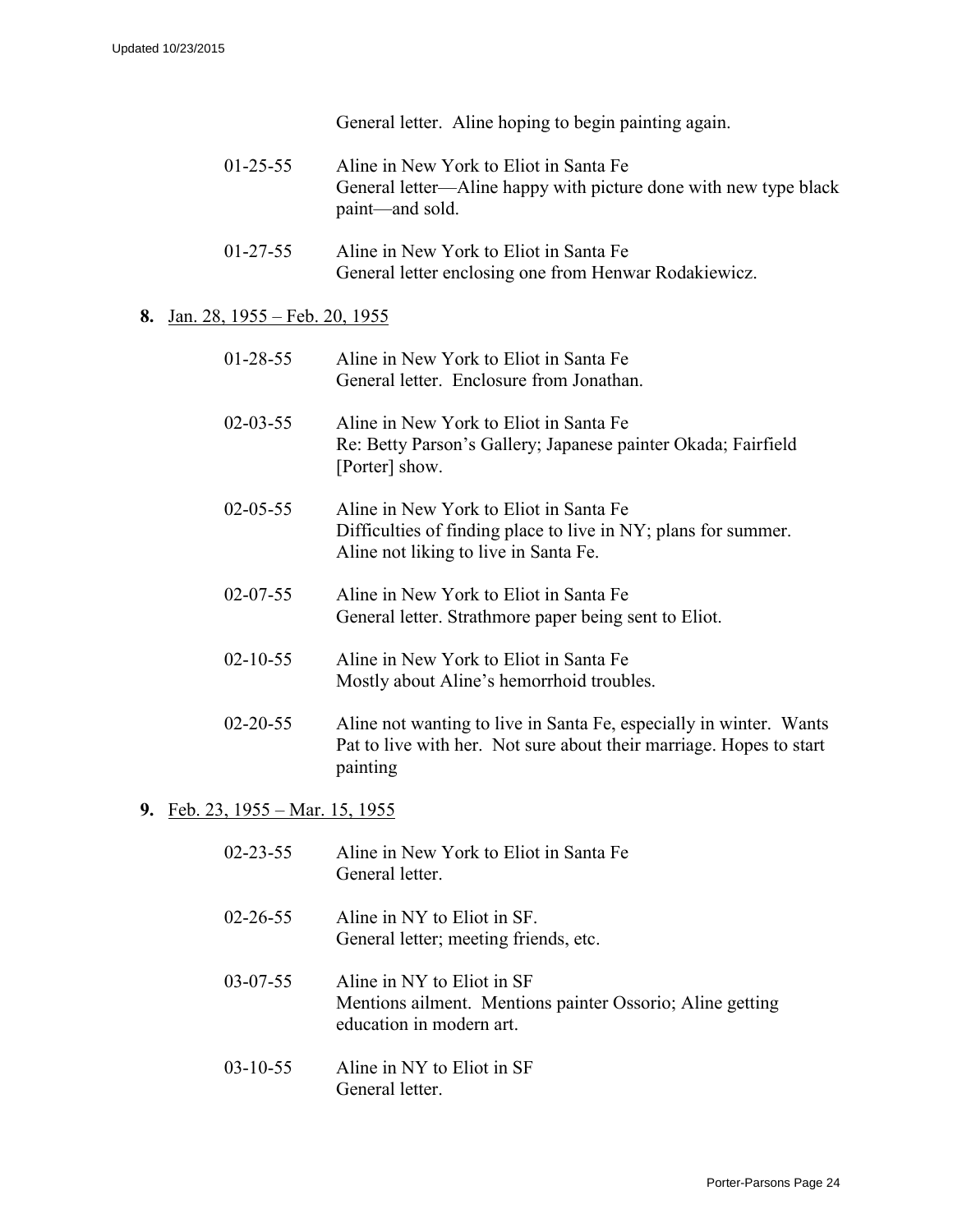| $03 - 15 - 55$ | Aline in NY to Eliot in SF                                 |
|----------------|------------------------------------------------------------|
|                | General letter; boys are with her in NY; about her ailment |

#### **10.** Mar. 26, 1955 – Ap. 15, 1955

| $03 - 26 - 55$   | Aline in NY to Eliot in SF<br>General letter.                                                                                                                                          |
|------------------|----------------------------------------------------------------------------------------------------------------------------------------------------------------------------------------|
| $03 - 30 - 55$   | Aline in NY to Eliot in SF<br>General letter; problems with boys; mentions Fairfield                                                                                                   |
| $03 - 30 - 55$   | Aline in NY to Eliot in SF<br>General letter; mostly about children                                                                                                                    |
| $04 - 04 - 55$   | Aline in NY to Eliot in SF<br>General letter; dog problem; depressed; not sure should be in New<br>York but doesn't want to be in Santa Fe. Planning to be in New<br>York next winter. |
| $05 - 05 - 55$   | Aline in NY to Eliot in SF<br>Family letter.                                                                                                                                           |
| $04 - 15 - 55 -$ | Aline in NY to Eliot in SF                                                                                                                                                             |

General (unhappy) letter.

#### **11.** Ap. 20, 1955 – May 5, 1955

| $04 - 20 - 55$ | Aline in NY to Eliot in SF<br>Aline very dpressed; seeing Marynia for counseling.                                                                                                                |
|----------------|--------------------------------------------------------------------------------------------------------------------------------------------------------------------------------------------------|
| $04 - 27 - 55$ | Aline in NY to Eliot in Tucson<br>General letter.                                                                                                                                                |
| $04 - 29 - 55$ | Aline in New York to Eliot in Tucson<br>General letter about plans.                                                                                                                              |
| $04 - 30 - 55$ | Aline in NY to Eliot in Tucson<br>Regarding sending Pat to Dalton [school]                                                                                                                       |
| $05 - 02 - 55$ | Aline in NY to Eliot in Tucson<br>Attended Gina Knee show; mentions possibility of divorce. Still<br>not able to paint. Discusses why Eliot not able to read and his<br>mother's relation to him |
| $05 - 05 - 55$ | General but apologizes for previous letter [see next letter]                                                                                                                                     |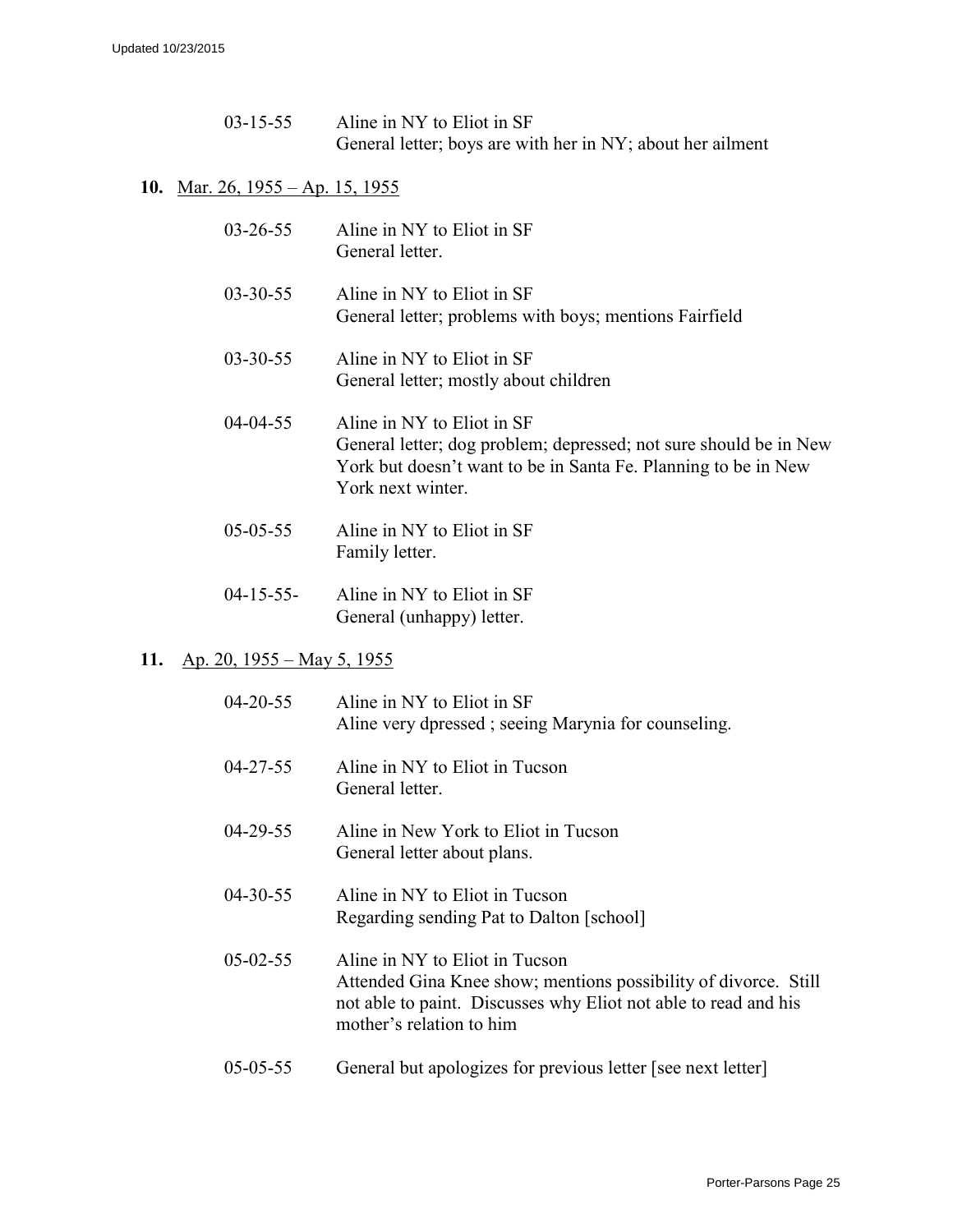### **12.** May 6, 1955 – Oct. 26, 1955

| 05-06-55                            | Aline in NY to Eliot in Tucson.<br>Letter discusses their relationship. Apologies and criticisms<br>Recommends that Eliot see psychiatrist. [Postmarked May 5, dated]<br>May 6; actually written. morning of May 5] |
|-------------------------------------|---------------------------------------------------------------------------------------------------------------------------------------------------------------------------------------------------------------------|
| $05-09-55$                          | Aline in NY to Eliot in Tucson. Planning trip back to Santa<br>Fe. [Letter apparently returned undelivered]                                                                                                         |
| $05 - 10 - 55$                      | Aline in NY to Eliot in Tucson. Long letter on their marital<br>problems. She an artist;; thinks Eliot not. [Pages oddly numbered]                                                                                  |
| $05 - 11 - 55$                      | Aline in NY to Eliot in Tucson<br>General letter about arranging for Dalton school.                                                                                                                                 |
| $10-21-55$                          | Aline in NY to Eliot in SF<br>General letter, mostly about Pat                                                                                                                                                      |
| $10-26-55$                          | Aline in NY to Eliot in SF<br>General letter. Starting to paint.                                                                                                                                                    |
| 13. Nov. 26, $1955 -$ June 10, 1956 |                                                                                                                                                                                                                     |
| $11-26-55$                          | Aline in NY to Eliot in SF<br>Letter with another enclosed. Marital problems, problems with Pat.<br>Mentions Ellen.                                                                                                 |
| $12 - 15 - 55$                      | Aline to Eliot in Mexico. General letter about Christmas<br>and the Aline in NY to Eliot in children                                                                                                                |
| $12 - 19 - 55$                      | Aline to Eliot in Mexico<br>General letter about Christmas and children. Encloses letters from<br>the three boys.                                                                                                   |
| $01 - 05 - 56$                      | Aline in New York to Eliot in Mexico<br>General letter.                                                                                                                                                             |
| $01-10-56$                          | Aline in New York to Eliot in Mexico<br>Crisis with Pat. Aline recognizes that it was mistake to have Pat in<br>New York. Needs Eliot's help. Mention of Ellen.                                                     |
| $01-19-56$                          | Aline in New York to Eliot in Mexico. [Written 01-10-56].<br>Now feels she can handle situation but probably return to Santa Fe.<br>NY a mistake with Pat. Not painting.                                            |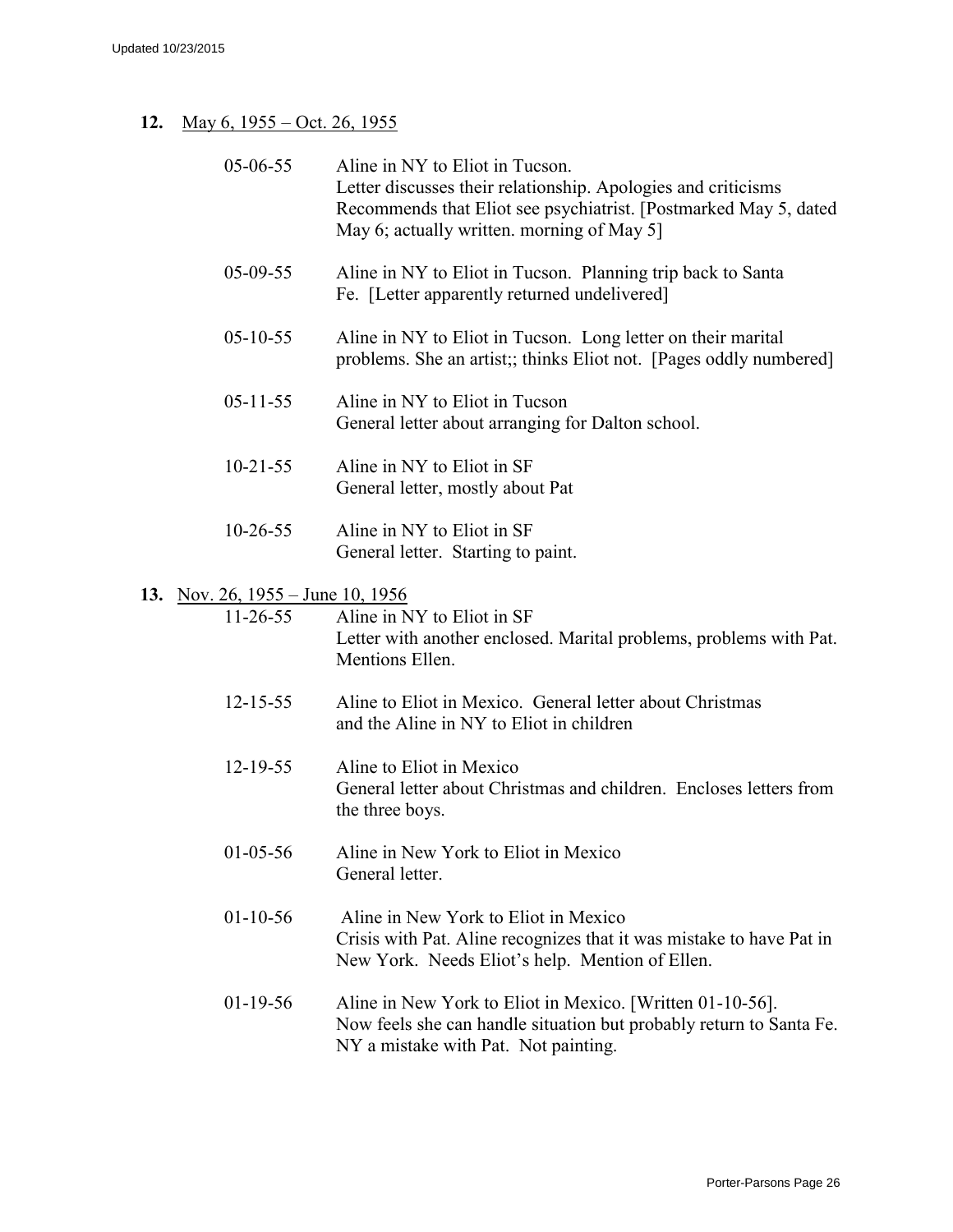#### **14.** Jan. 19, 1956 – Nov. 18, 1956

| 01-19-56 | Aline in New York to Eliot in Mexico.                              |
|----------|--------------------------------------------------------------------|
|          | General letter about gifts for boys. Encloses letter from Abel     |
|          | Greigo and one from Aline to Eliot written January 22 about friend |
|          | thinking Aline was homosexual and number of homosexuals in         |
|          | group.                                                             |

- 01-24-56 Aline in New York to Eliot in Mexico [Part of letter written on 01-31. Both parts found in envelope postmarked in March and containing letter dated 03-13.] The 01-24 letter is general. 01-31 part concerning problem with Pat. 03-13 letter about going to Pottstown. Pat still a problem.
- 04-03-56 Aline in Santa Fe to Eliot in Mexico City Depressed about relation to children, especially to Pat.
- 04-11-56 Aline in Santa Fe to Eliot in Mexico City [Apparently returned undelivered. Discusses possible operation. Reflections on divorce. Boys still a great problem. Mentions Ellen
- 10-01-56 Aline in Santa Fe to Eliot in New Hampshire General letter about Aline's life in Santa Fe.
- 11-18-56 Aline in New York to Eliot in Santa Fe General letter about Aline's flight to NY and getting settled there.

#### **15.** Nov. 15, 1956 – Jan 28, 1957

| $11 - 25 - 56$ | Aline in NY to Eliot in SF<br>Primarily about problem with the boys in New York.                           |
|----------------|------------------------------------------------------------------------------------------------------------|
| $11-29-56$     | Aline in NY to Eliot in SF<br>Returning to Santa Fe. Mentions Ellen and various doings. Party<br>with man. |
| 01-18-57       | Aline in NY to Eliot in SF<br>Reports train trip to NY. Ellen showed her some of Eliot's<br>photographs.   |
| 01-22-57       | Aline in NY to Eliot in SF<br>General letter.                                                              |
| 01-28-57       | Aline in NY to Eliot in SF.<br>General letter.                                                             |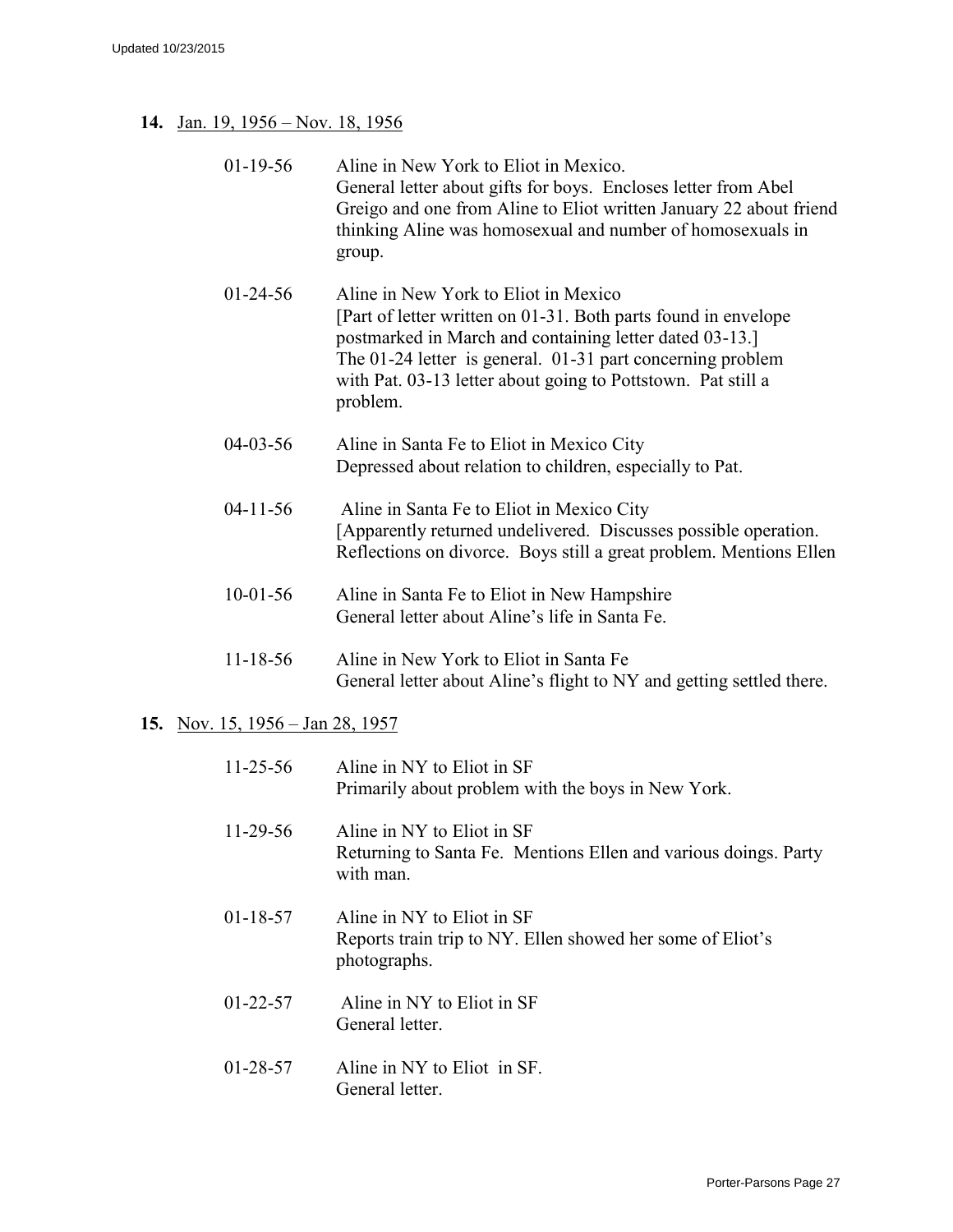#### Box 55B 16. Jan 31, 1957 – May 7, 1957

| $01-31-57$                    | Aline in NY to Eliot in SF<br>General letter.                                                                                                                                                                                                                                    |
|-------------------------------|----------------------------------------------------------------------------------------------------------------------------------------------------------------------------------------------------------------------------------------------------------------------------------|
| $02 - 05 - 57$                | Aline in NY to Eliot in SF<br>General letter about family matters                                                                                                                                                                                                                |
| $02 - 11 - 57$                | Aline in NY to Eliot in SF<br>General letter—questions about boys. Aline had lunch with the<br><b>Alexander Calders</b>                                                                                                                                                          |
| $02 - 16 - 57$                | Aline in NY to Eliot in SF<br>Mostly general letter. Aline encouraged about her painting—Betty<br>Parsons (gallery owner) likes latest ones.                                                                                                                                     |
| $02 - 17 - 57$                | Aline in NY to Eliot in SF<br>General letter—Aline reports on great concert by Segovia                                                                                                                                                                                           |
| 05-07-57                      | Aline in SF to Eliot in NY<br>Aline announces she has bought a television. Happy that she got<br>in Museum of Fine Arts show (Agnes Martin didn't) Aline<br>pleased that she has now been given anti-depressant.                                                                 |
| 17. May 8, 1957 -<br>05-08-57 | Aline in SF to Eliot in NY<br>Raises question of whether everyone would be happier if she and<br>Eliot divorced. Mentions Ellen whom she likes and mentions<br>possibility of Eliot marrying Ellen in she and Eliot were divorced.<br>Discusses her relation with Betty Parsons. |
| $05 - 13 - 57$                | Aline in Santa Fe to Eliot in NY<br>General letter. Aline had dinner. With Louis Ribak. She invited to<br>join "Ruins" gallery in Ranchos de Taos                                                                                                                                |
| 06-04-57                      | Aline to Eliot. [No envelope. Guessing at year but letter was with<br>1957 group]<br>Primarily about difficulty of keeping Pat happy. Going up to see<br>O'Keeffe. Can't seem to concentrate on painting.                                                                        |
| $09-15-57$                    | Aline in NY to Eliot in SF<br>Problems on trip to NY.                                                                                                                                                                                                                            |
| 09-18-57                      | Aline in NY to Eliot in SF<br>About getting Pat off to North Country School (Lake Placid)                                                                                                                                                                                        |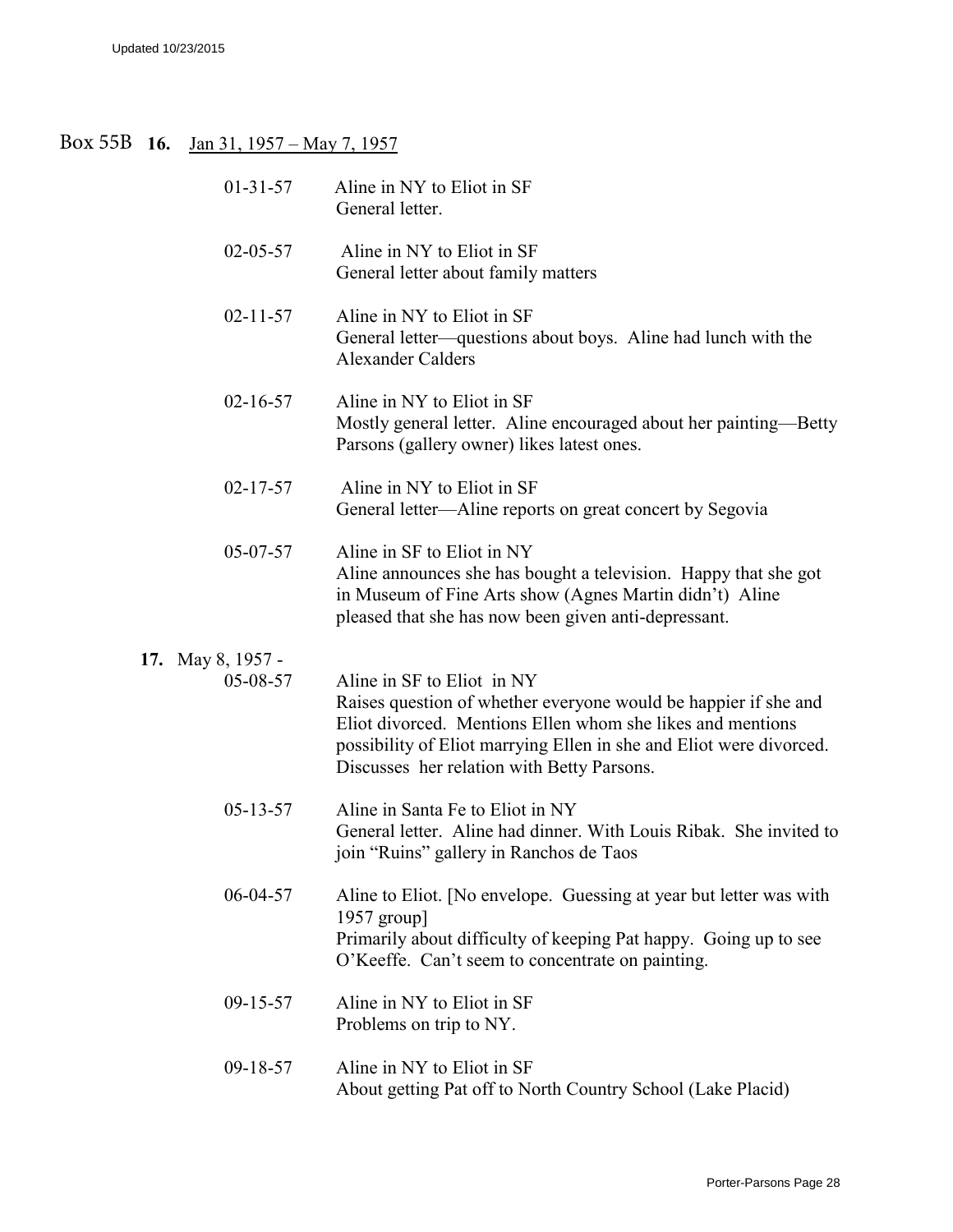- 09-23-57 Pat in Lake Placid to Aline in New York ( in care of Parsons) Likes school.
- 09-27-57 Aline in NY to Eliot in Santa Fe Aline missing pat; having trouble concentrating on painting.

#### **18.** Sept. 27, 1957 – Nov. 7, 1957

- 09-27-57 Walter Clark (Director, North Country School) to Aline in NY Pat doing well. [In same envelope] Pat in Lake Placid to Aline in N
- 09-28-57 Aline in NY (Parson's address) to Eliot in Santa Fe Wants to keep family together now. About fixing up kitchen.
- 10-02-57 Aline in NY to Eliot in Santa Fe General letter about returning soon to SF.
- 10-07-57 Aline in NY to Eliot in SF General letter.
- 10-07-57 Aline in NY to Eliot in SF About possibility of divorce—perhaps better to try one more time.
- **19.** Nov. 11 57 Ap. 13, 58

| $11 - 07 - 57$ | Aline in Cambridge, Mass. To Eliot In Santa Fe |
|----------------|------------------------------------------------|
|                | Aline's plans for settling in Boston area.     |

11-14-57 Aline in NY to Eliot in SF Feeling very tired and disoriented without Eliot's support.

11-21-57 Aline in NY to Eliot in SF Aline's depression and confusion. Feels adrift. Encloses letters from Pat and from Pat's school about effect of news of divorce on Pat.

- 03-11-58 Aline in Cambridge to Eliot in SF Plans for children; feeling deprived of a home.
- 03-29-58 [In envelope postmarked Mar 9 but letter dated Mar 29] Aline in Boston to Eliot in SF. Aline trying to decide where to live, how to furnish wherever she lives. Thinks if Eliot does not want to give up house [in Tesuque]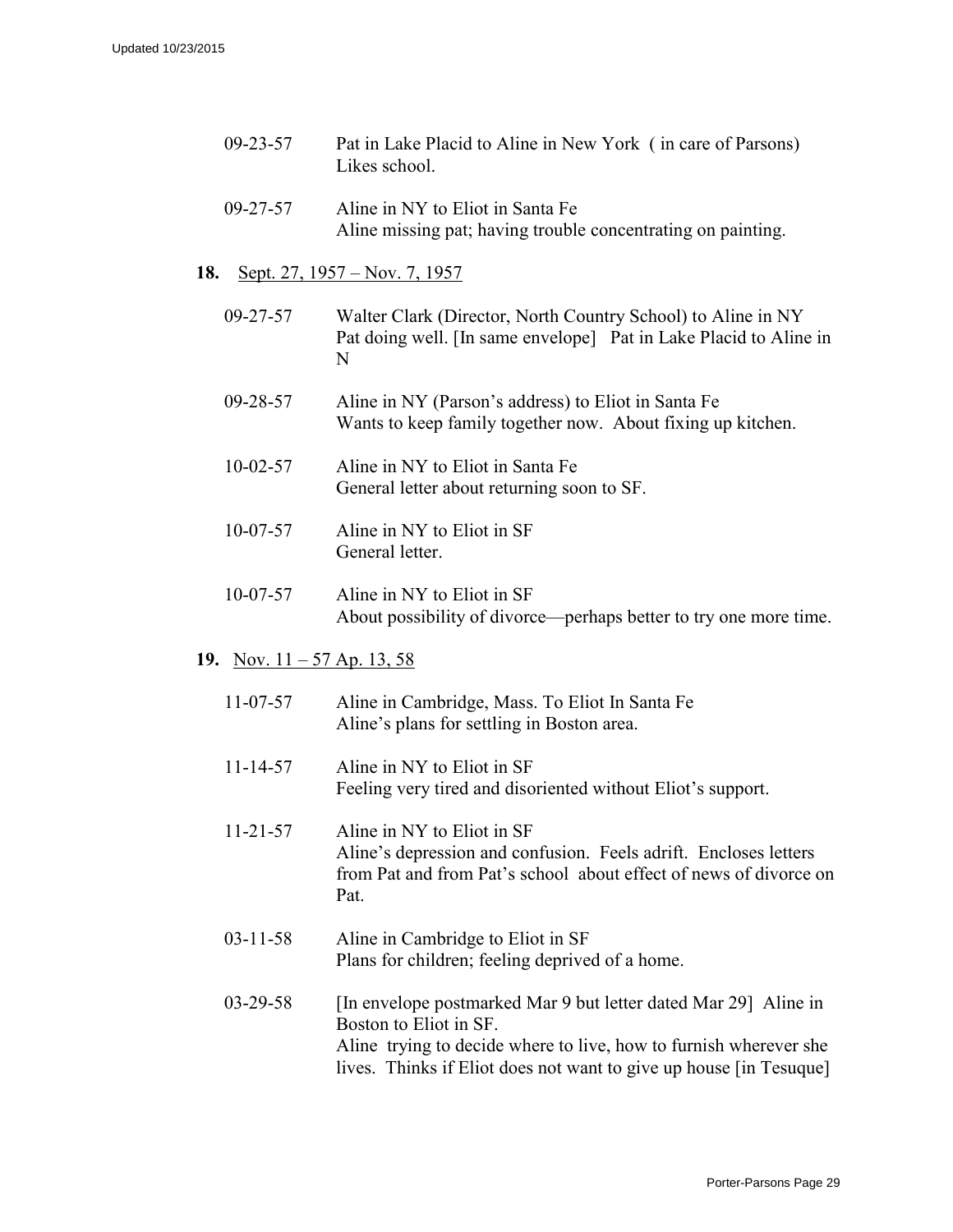he shouldn't pursue divorce. Wants to get agreements worked out before lawyers are involved.

- 03-31-58 Aline in Cambridge to Eliot in Santa Fe About where she should live. Being in East near children's schools seems good idea but is drawn to Santa Fe.
- 04-13?-58 Aline in Santa Fe to Eliot in Mexico City About Aline's drive with the boys from New York to Santa Fe. Snow storm, etc.

#### **20.** May 26, 1959 – Nov. 4, 1959

| $05 - 26 - 59$ | Dorothy Norman (New York?) to Aline (Santa Fe?) [Not in<br>envelope]<br>Reply to invitation to come to Santa Fe                                                                                                         |
|----------------|-------------------------------------------------------------------------------------------------------------------------------------------------------------------------------------------------------------------------|
| $05 - 25 - 59$ | Aline in Santa Fe to Eliot in Portal, AZ<br>Wedding invitations(?) sent out. General letter. Show planned for<br>artists whose work refused by museum                                                                   |
| $06-11-59$     | Aline in SF to Eliot in Portal, AZ<br>General letter about people she has seen. Mentions Paul Horgan.<br>Going to see Baumann puppets.                                                                                  |
| $06-12-59$     | Aline in Santa Fe to Eliot in Portal, AZ<br>General letter. Steve wants to go to Colorado College.                                                                                                                      |
| $06-16-59$     | Aline in Santa Fe to Eliot in Portal, AZ<br>General letter. Has finished 7 paintings. Arriving (somewhere)<br>Friday.                                                                                                   |
| $11-04-59$     | Aline in Boston to Eliot in Santa Fe<br>Aline and Betty [Parsons] had dinner with Jon and Zoe.<br>Includes letter started Nov. 3. Reports on many people she has<br>seen. Mentions of Stieglitz, Steichen, Rothko, etc. |

**21.** Nov. 7, 1959 – June 7, 1960

| $11 - 07 - 59$ | Aline in New York to Eliot in Santa Fe<br>General letter; Kenjo? Opening. Aline met Alec Guiness. |
|----------------|---------------------------------------------------------------------------------------------------|
| $01-16-60$     | Aline in SF to Eliiot in Jackson, MI<br>Brief note. Rushing off to her show                       |
| $05-12-60$     | Aline in SF to Eliot in Jackson, MI                                                               |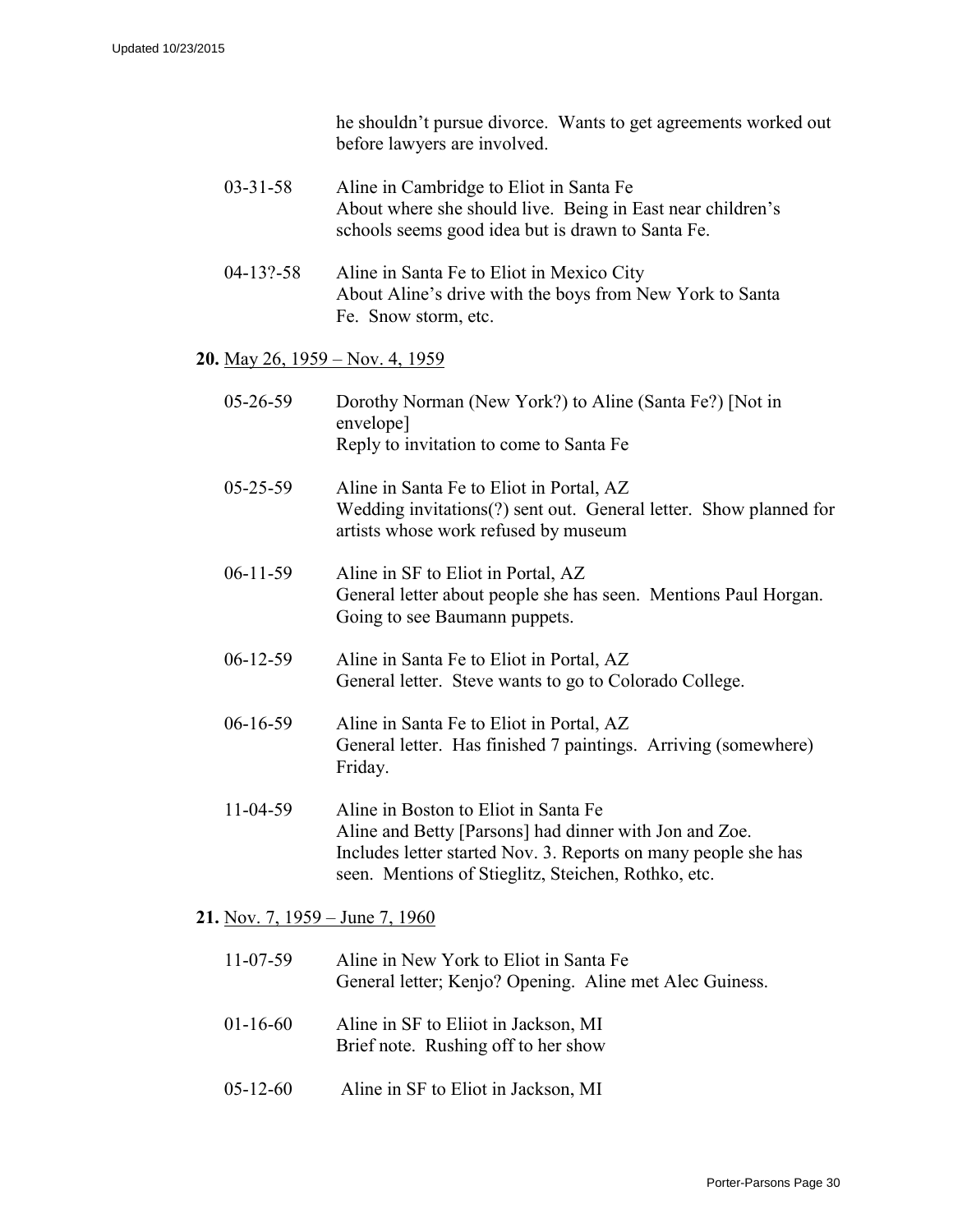| Aline in SF to Eliot in Jackson, MI<br>Dog died (Linus?). Hummingbirds. Mention of firing of Fred<br>Black as head of Fine Arts Dept. of Museum of New Mexico.<br>Clippings enclosed. |
|---------------------------------------------------------------------------------------------------------------------------------------------------------------------------------------|
|                                                                                                                                                                                       |

- 05-20-60 Aline in SF to Eliot in Jackson, MI General letter. Having trouble painting. Mentions Fred Black firing.
- 06-07-60 Aline in SF to Eliot in Jackson, MI General letter: weather, etc.[Envelope encloses letters of June 1 and June 3. June 1 letter about camping trip, etc. June 3 letter mentions Aline taking down her show and the continuing business about Fred Black's firing. Randall Davey supporting him, Van Soelen against both Black and Davey.

### **22.** June 10, 1960 – Oct. 26, 1960

| $06-10-60$     | Aline in Santa Fe to Eliot in Jackson, MI<br>General letter. Mentions continuing Fred Black affair. Dinner at<br>the Daveys.                                                              |
|----------------|-------------------------------------------------------------------------------------------------------------------------------------------------------------------------------------------|
| $06-12-60$     | Aline in SF to Eliot in Jackson, MI<br>Mentions Eliot's trying to get pictures of Cerulean warbler. Most<br>of letter about problems with Steve. Letter from Jonathan<br>enclosed.        |
| $06 - 23 - 60$ | Aline in SF to Eliot in Seney, MI<br>Complaints about Steve. Mentions Agnes Martin. Getting rady<br>for show in Gallery 11.                                                               |
| $10 - 08 - 60$ | Aline in NY to Eliot in SF. [Letter begun Oct. 8; finished<br>and mailed Oct. 11.]<br>Planning for her Gallery 11 show.                                                                   |
| $10-15-60$     | Aline in New York to Eliot in Santa Fe<br>Mentions Agnes Martin and Fairfield Porter and Betty Parsons<br>opening show in Utica with Nelson Rockefeller.                                  |
| $10-18-60$     | Aline in NY to Eliot in SF<br>General letter. Planning for opening of her show. Returning to<br>Santa Fe. Comments again on how much better and more<br>stimulated she feels in New York. |
| $10-26-60(?)$  | Aline in Vienna to Eliot in SF<br>Enjoying European trip.                                                                                                                                 |